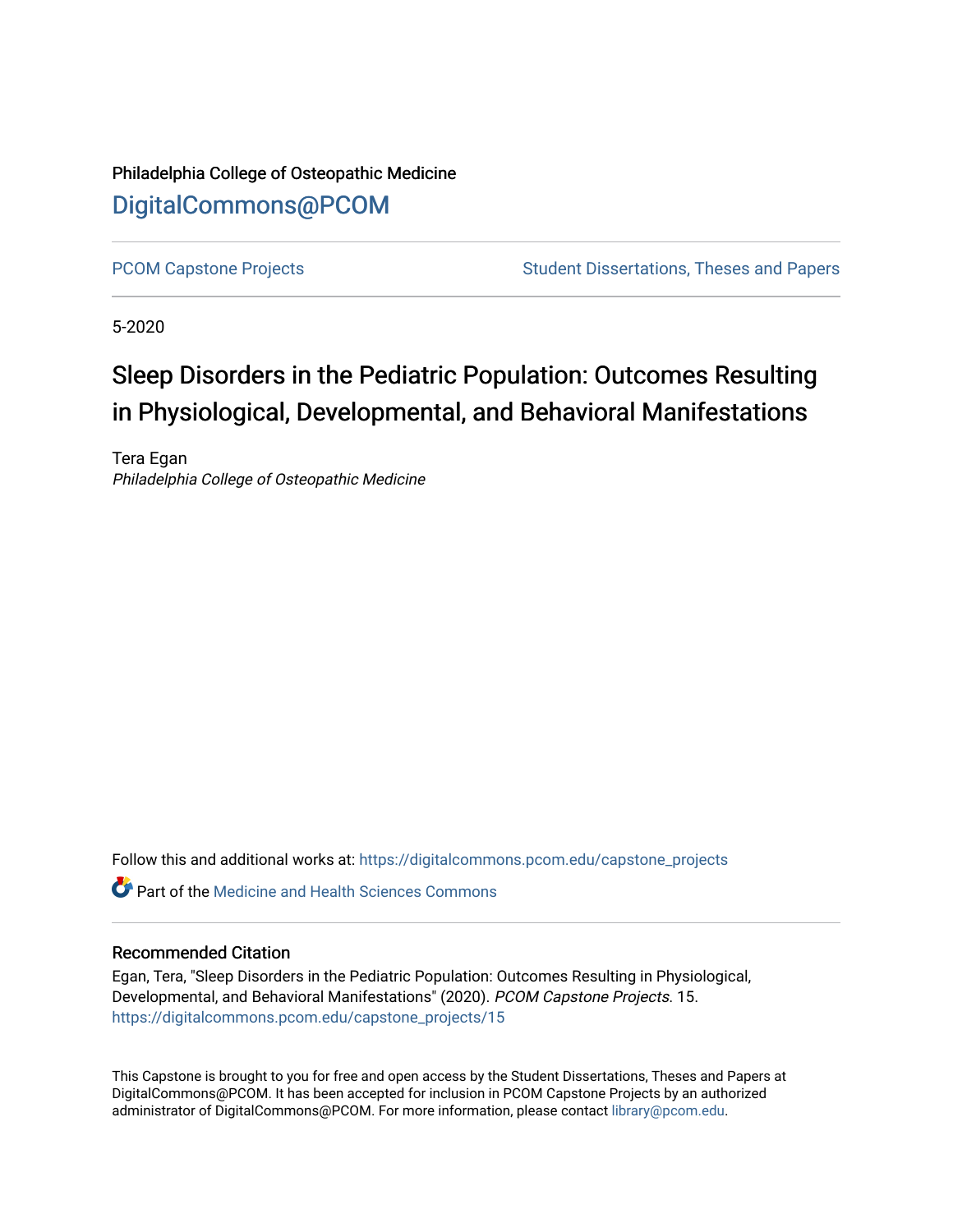Philadelphia College of Osteopathic Medicine Graduate Program in Biomedical Sciences School of Health Sciences

Sleep Disorders in the Pediatric Population: Outcomes Resulting in Physiological, Developmental, and Behavioral Manifestations

A Capstone in Neurobehavioral Science by Tera Egan

Copyright 2020 Tera Egan

Submitted in Partial Fulfillment of the Requirements for the Degree of Master of Science in Biomedical Sciences, Neurobehavioral Science Concentration

May 2020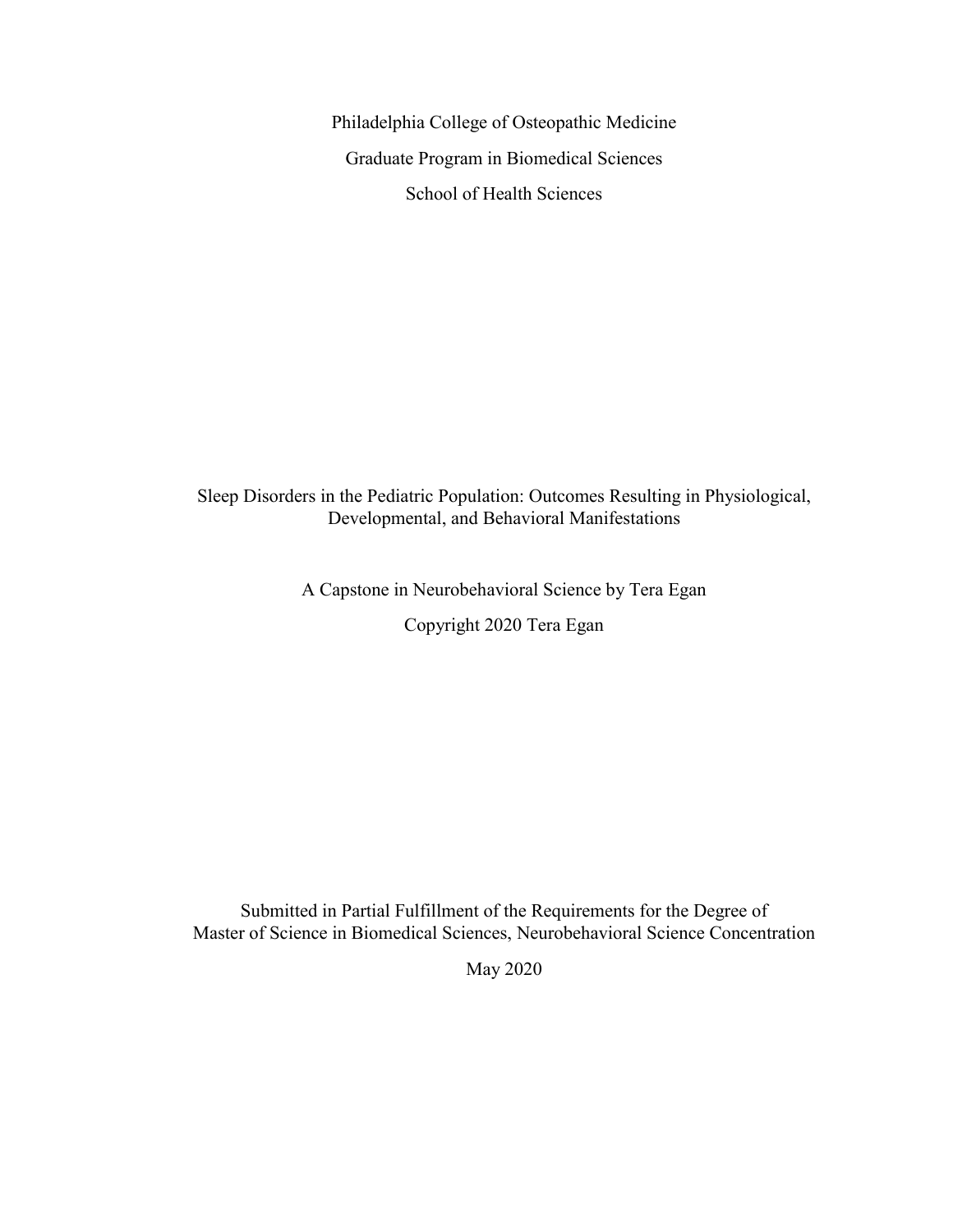## **ABSTRACT**

Sleep disorders are a growing concern in the pediatric population, especially because of their potentially detrimental effects on a child's development. Sleep is critical for the health of a child. Accordingly, disruptions in sleep can lead to impairments in cognition, behavior, and various other physiological and psychological manifestations. Certain sleep disturbances and disorders are preventable and even treatable, especially when they are properly diagnosed. When a child is diagnosed with a sleep disorder, they must receive the proper medical attention and treatment plans to effectively dissipate their symptoms and mitigate the detrimental consequences of their condition. To understand the appropriate treatment plans for pediatric sleep disorders, researchers must investigate the symptoms and behavioral outcomes of the disorders. Researchers have found that the consequences of sleep disorders include physical ailments, poor school performance, and delayed development of an individual's behavioral and social skills. The primary goal of this study was to determine the detrimental effects of sleep disorders and abnormalities in the pediatric population. To perform this literature review and retrospective analysis, resources such as PubMed, Science Direct, and additional academic journals were utilized. Moreover, primary information was gathered from pediatric sleep disorder cases and further analysis of the detrimental effects of these sleep disorders on pediatric patients. In this review, the repercussions of sleep disorders in a young life are explored, specifically to analyze how sleep disorders impair a child's physiological, developmental, and behavioral growth.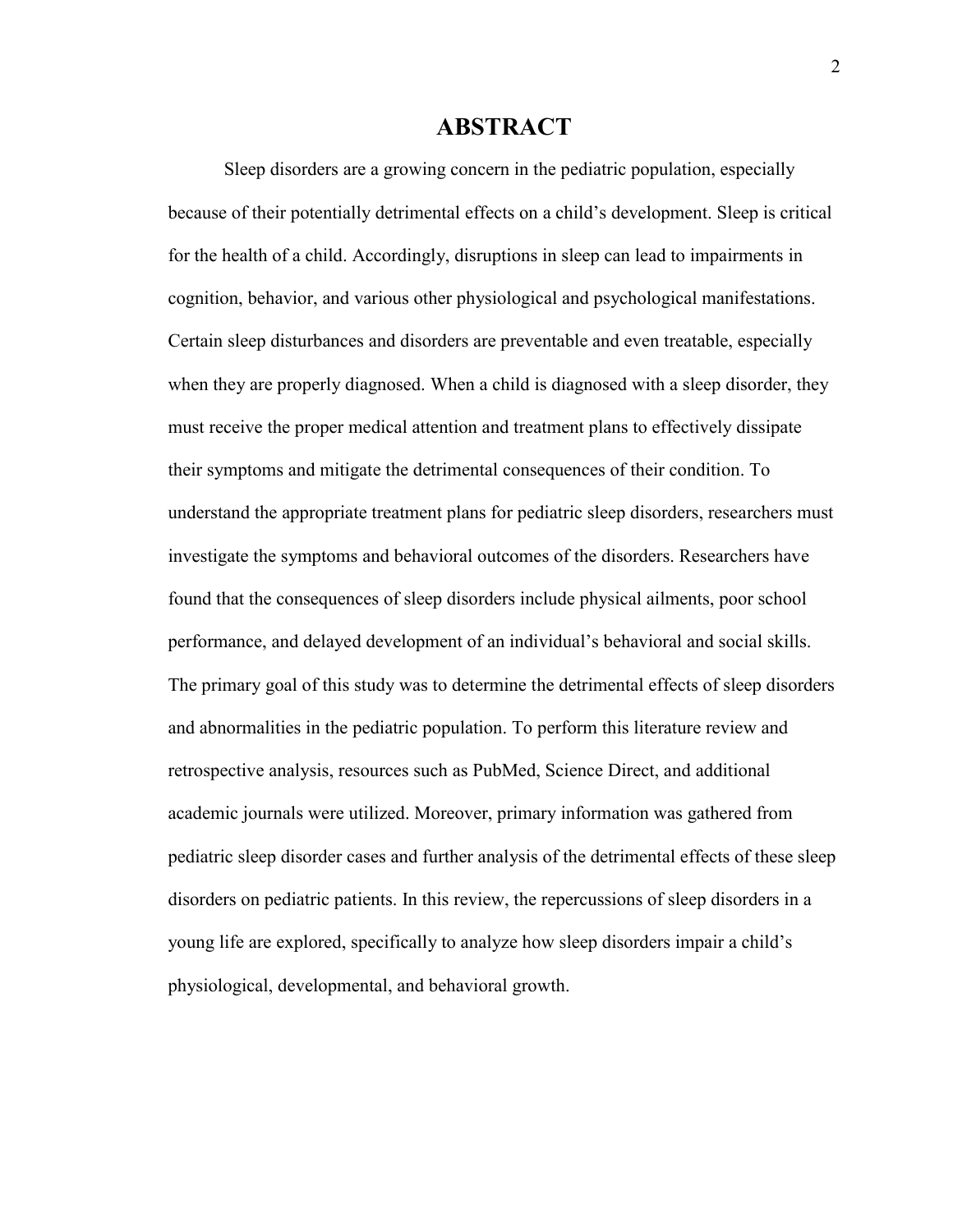## **BACKGROUND**

Sleep is a crucial element to our health and homeostasis. There are many lenses to look through when talking about sleep, but one significant one is that of when we are children. It is especially important when we are in our prime developmental stages. Receiving the appropriate amount of sleep one needs, as a growing individual, is paramount and a determinant of one's mental and physical capabilities during this period. There are consequences from not receiving enough sleep. As adults, many experience this due to schedules, occupations, and other commitments, which have been the focus of many research studies. Although, there has not been much research of this topic in children, it has become more prevalent and pressing. In fact, there are studies that have noted that there is an under diagnosis of sleep disorders in children (Meltzer et al., 2010). Not only are there consequences to not receiving enough sleep, but also it is important to recognize that there are other causes to these consequences. Some of the most prevalent causes are sleep disorders and other abnormalities regarding sleep. If diagnosed with a sleep disorder or sleep disruptions, children and adolescents may have a challenging growth transition and this can disrupt their physical, emotional, cognitive, and social developmental stages (Calhoun et. al, 2016). In particular there can be major disruptions neurologically, psychologically, and physically. A specific effect from sleep conditions and a potential cause are headaches (Rabner et al. 2018). Some of these primary skills include learning, memory, and motor abilities. With these, the development of relationships with peers, behaviors in differing situations, and school performances are all transforming and strengthening in a child. The result of these changes can too affect the way a child will grow and lead into their adult life. Many bi-directional relationships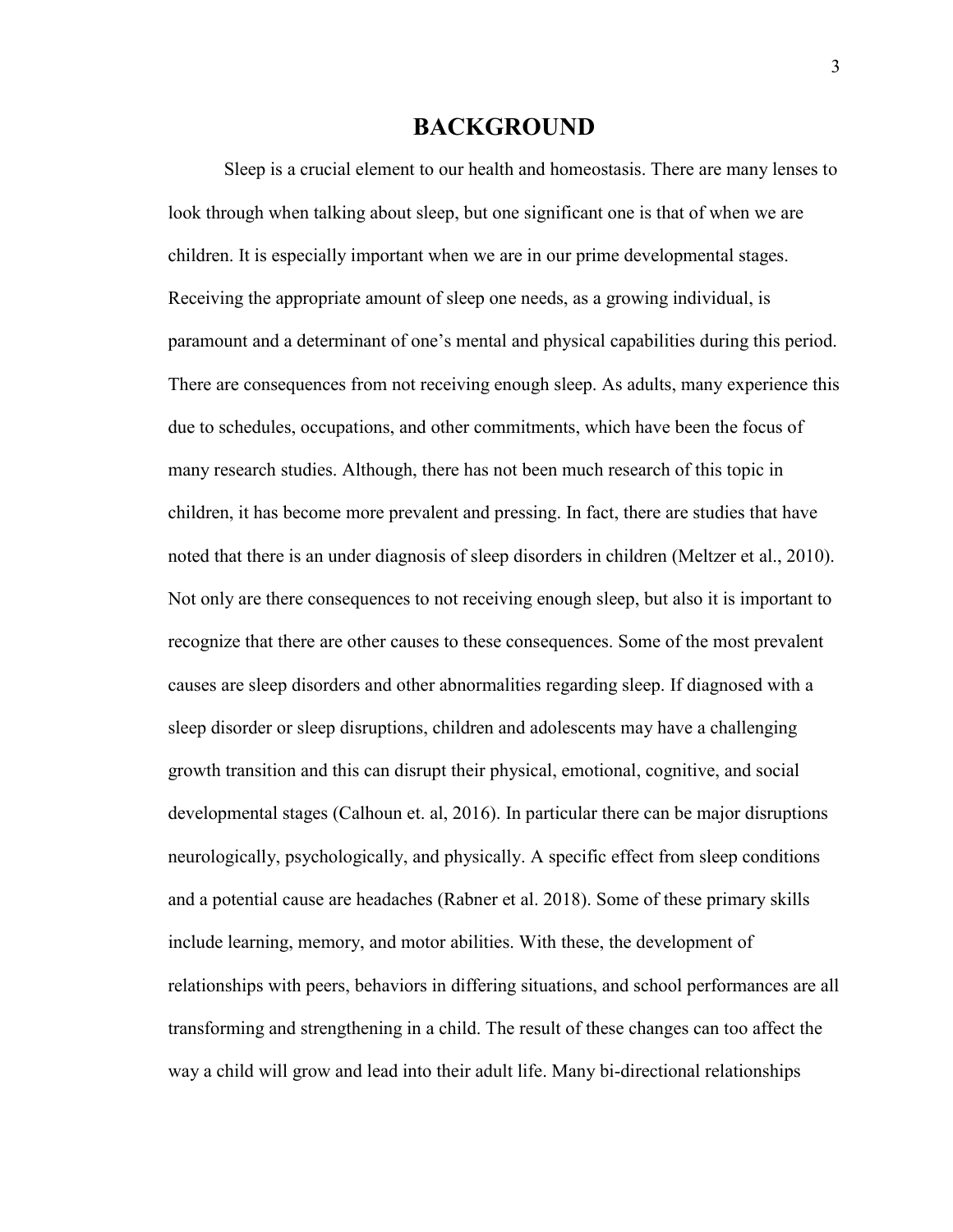exist between known factors of sleep disruptions; headaches being one significant relationship to observe when looking at a correlation between sleep disorders and its resulting changes in a child's demeanor (Rabner et al., 2018).

It is known that for children who are ages six years old and above need about 9 to 12 hours of sleep. This number gradually decreases as a child becomes older, but it is important to note that when a child is youngest, they need ample amounts of sleep ("CDC," 2019). This is because they are at a vulnerable and critical developmental period in their process of growing. Normalcy and gaining adequate amounts of sleep is "an opportunity for the body to conserve energy, restore its normal processes, promote physical growth, and support mental development" (Carter et al., 2014). If there are circumstances in which this sleep is not being received or disruptions to their sleep, there are numerous issues that can result because of this. In addition to the negative effects of lack of sleep in some of these areas, this ultimately leads to changes in a child's every day functioning (Calhoun et al., 2016). Some of the noticeable alterations can be in school performance, such as paying attention, difficulty learning, and decreasing grade results. Another set of changes that can ensue are those both at home and at school with behavior and emotions. Mood irritability is a major result of lack of sleep, along with a child resisting to go to sleep at night. Other changes can also include that of general mood transitions, such as personality changes and behaviors that are generally inconsistent with a child's personality (Calhoun et al., 2016). There are bi-directional relationships that exist with sleep and other factors known to disrupt sleep. Some of these include anxiety, depression, and pain from headaches (Rabner et al., 2018). It is important to understand that the lack of or disruption of sleep can lead to unwanted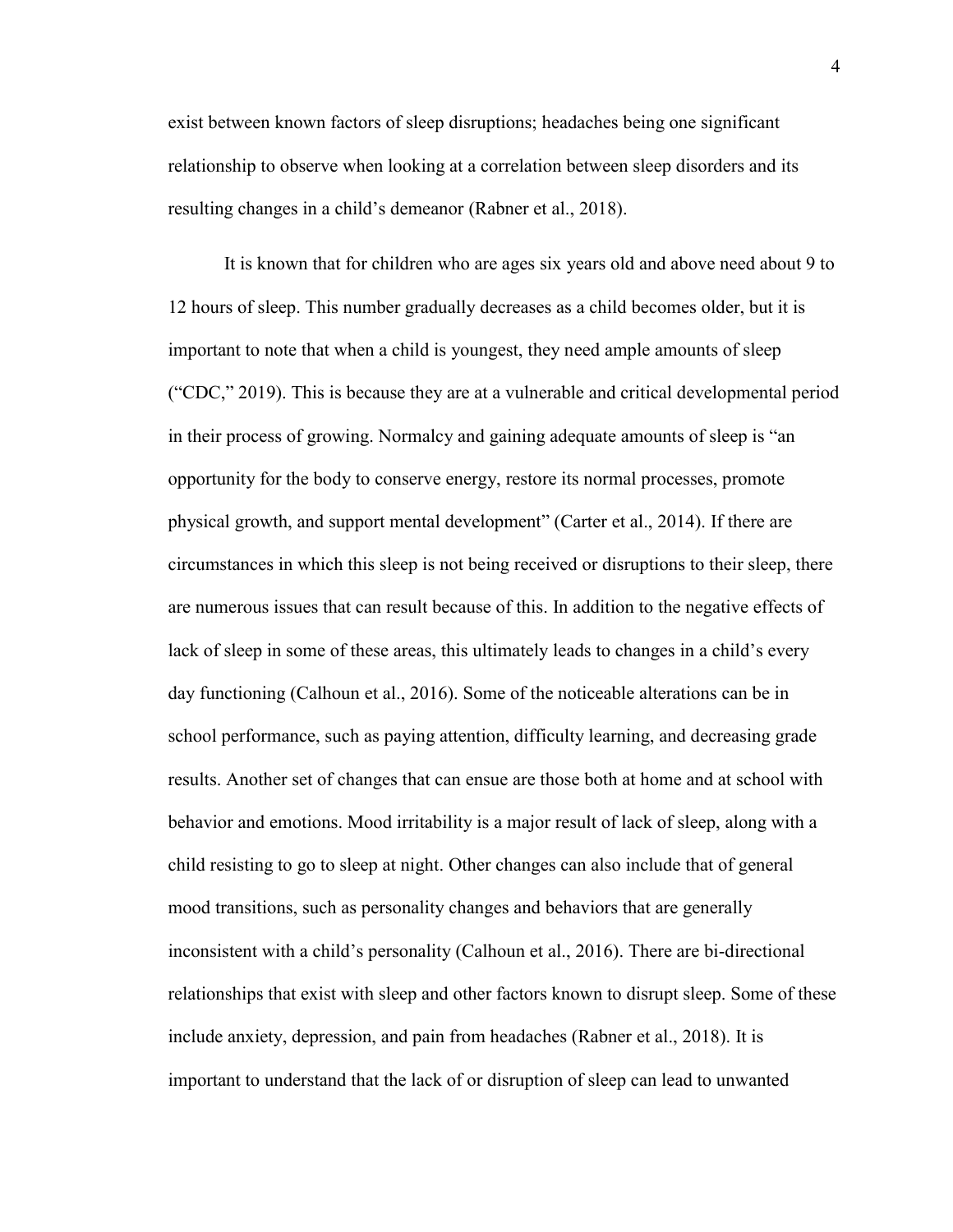manifestations of the body and mind and that existing conditions can be harmful to one's sleep. For a child, this can become a major hindrance in their growth. This growth consists of neurological, physical, and emotional milestones that are to be met from a young age.

In children, up to 50% will experience some type of sleep disturbance (Carter et al., 2014) and between 20% to 30% of children will experience sleep problems (Dimitriou et al., 2017). Sleep disorders and disturbances in the pediatric population can range from snoring to obstructive sleep apnea. With the diagnosis of a sleep condition, it can manifest negatively in a child resulting in disruptive behaviors, emotional instability, and a decrease in school performance (Kohler et al., 2018). This can be a major determinant and even potential deterrent of one's future progression and development. The normal functioning of a child is set through the foundation of how they develop, with sleep being a key factor. With any type of sleep disruption, a child's demeanor can dramatically change. This can be seen through external behaviors, but there are also internal changes occurring at the same time that needs to be taken into consideration. Internally, the brain is still in development, as is the rest of the body. During this time, the brain is making connections and constantly learning about its environment. Memory, language, and reading are just a couple integral developments at the forefront of growth with the brain (de Bruin et al., 2017). A child is in the beginning stages of learning how to use their brain and the infinite connections that are being made each day. Motor skills are being pruned, particularly physical activities or interactions with their peers ("Children's Health," 2019).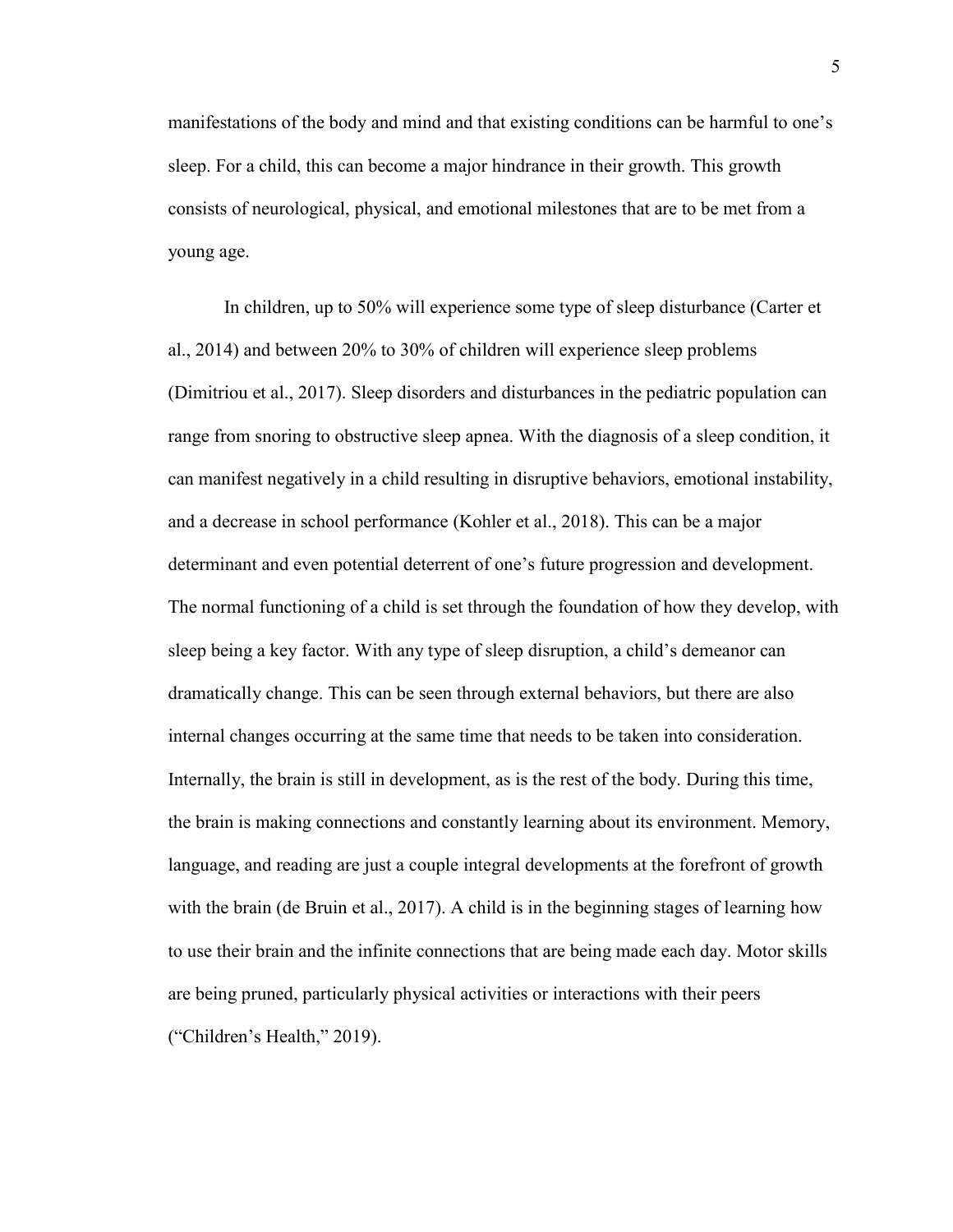There are a few essential tools that can be used when assessing a child's sleep disruption in conjunction with potential underlying conditions and the results of one or both of these afflictions. Properly diagnosing and effectively treating the young patient can be transforming for that child, by properly using corrective measures. As mentioned prior, many relationships exist with sleep, whether it is the cause or effect (Calhoun et al., 2016). For example, evaluating whether an existing condition such as anxiety or depression is the cause or effect from sleep, can change the course of a child's treatment plan and lifestyle (Rabner et. al, 2018). Treatment is imperative in ensuring that the child's growth and development are progressing with the appropriate methods used. Even the methods that a child is advised or uses on their own can affect their ability to sleep. In regards to medication, sleep too can be disrupted because of the type of medication prescribed, its side effects, or at the time it is taken (Rabner et al. 2018). On the other hand, if there is an underlying condition in conjunction with the sleep disturbance or disorder, such as headaches, the coping mechanisms solely with headaches can display a cycle of sleep disruption. For instance, children and adolescents may use naps and rest to try to alleviate their symptoms for their headache pain. Although this could help in the short term, in the long term they are creating a sleep cycle where they do not sleep efficiently at night. This still adversely affects their health because not only are they experiencing an untimely sleep schedule, but also their headache could reappear and become a chronic issue (Rabner et. al, 2018). As a result, other additional conditions and/or symptoms that affect a child's growth and development can simultaneously manifest when a lack of sleep is involved in their everyday life.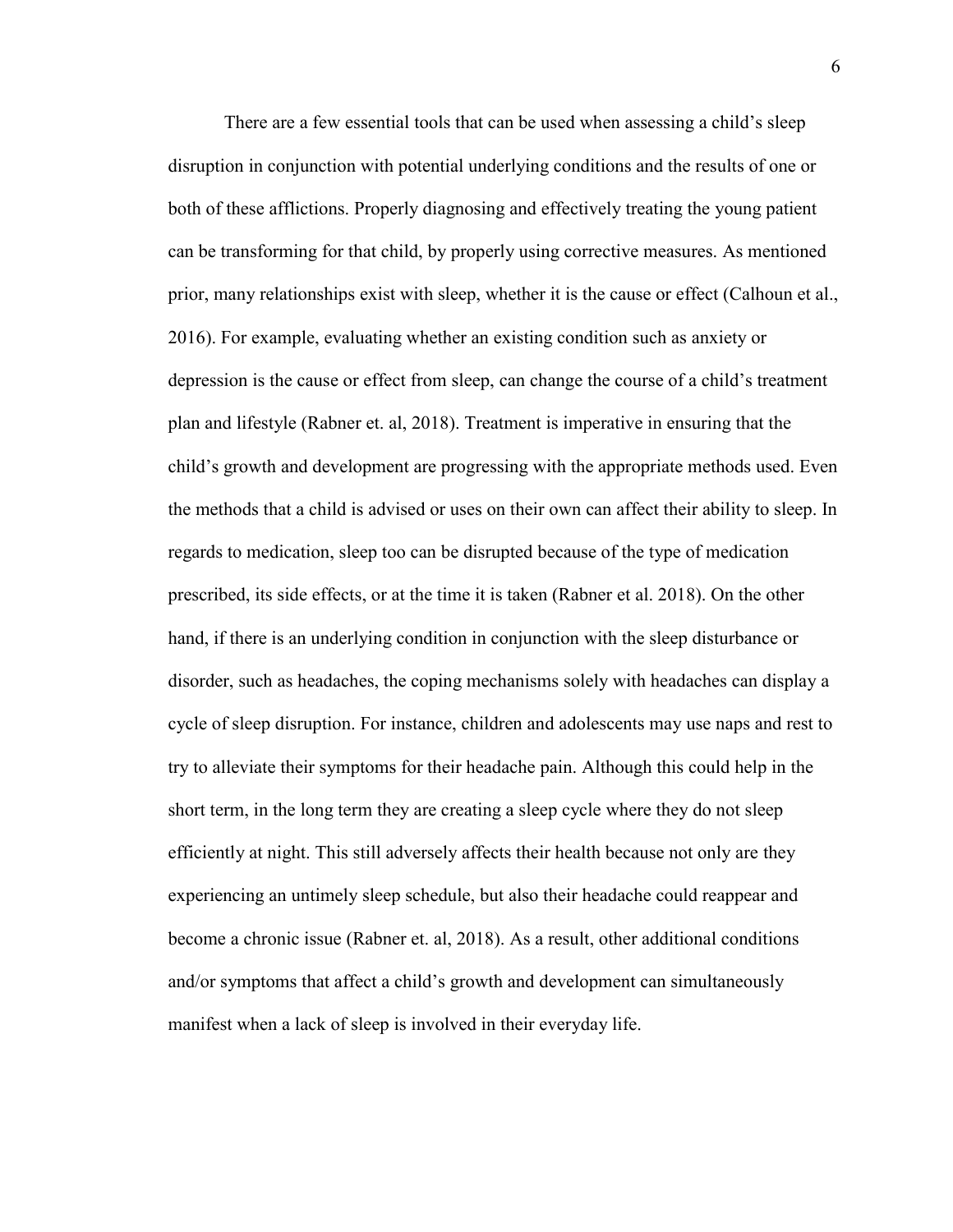#### **Types of Sleep Disorders**

In order to delve deeper into the discussion and research regarding sleep disorders and disturbances, identifying the most common types is at the forefront for learning more. When thinking of sleep disorders, many think of those related to adults or specific cohorts, such as those in college. This is because of the well-known nature of sleep disorders and disturbances in these particular groups within the population. Through understanding the effects of the sleep disorder or disturbance itself, can allow for a better idea of subsequent effects of those initial effects. Therefore, recognizing where certain physiological and neurological issues stem from is crucial to treating and preventing further detriments in any individual, especially in the pediatric population. One of the most important aspects of sleep disorders and sleep disturbances is that there is a huge loss of sleep. Even with general sleep deprivation, there is a direct correspondence with more emotional vulnerability: with more sleep deprivation, more negative emotions are experienced (Dagys et al., 2011). There is a loss of balance between emotions when sleep is not met. When a child has a sleep disorder, they become more susceptible to other accessory sleep abnormalities and a repeating, negative imbalance in sleep and everyday functioning (Carter et al., 2014). Everyday functioning includes being able to carry out activities, in school or outside of school, in a manner that is devoid of abnormalities. There are various sleep disorders that are at the root of the negative changes seen in children who are experiencing them. First, one of the most predominant sleep disorders, which generally results in unfavorable effects in children is obstructive sleep apnea (OSA). In OSA a child stops breathing during sleep, usually due to an obstruction in their airway. This obstruction can present in various forms in the child ranging from mild to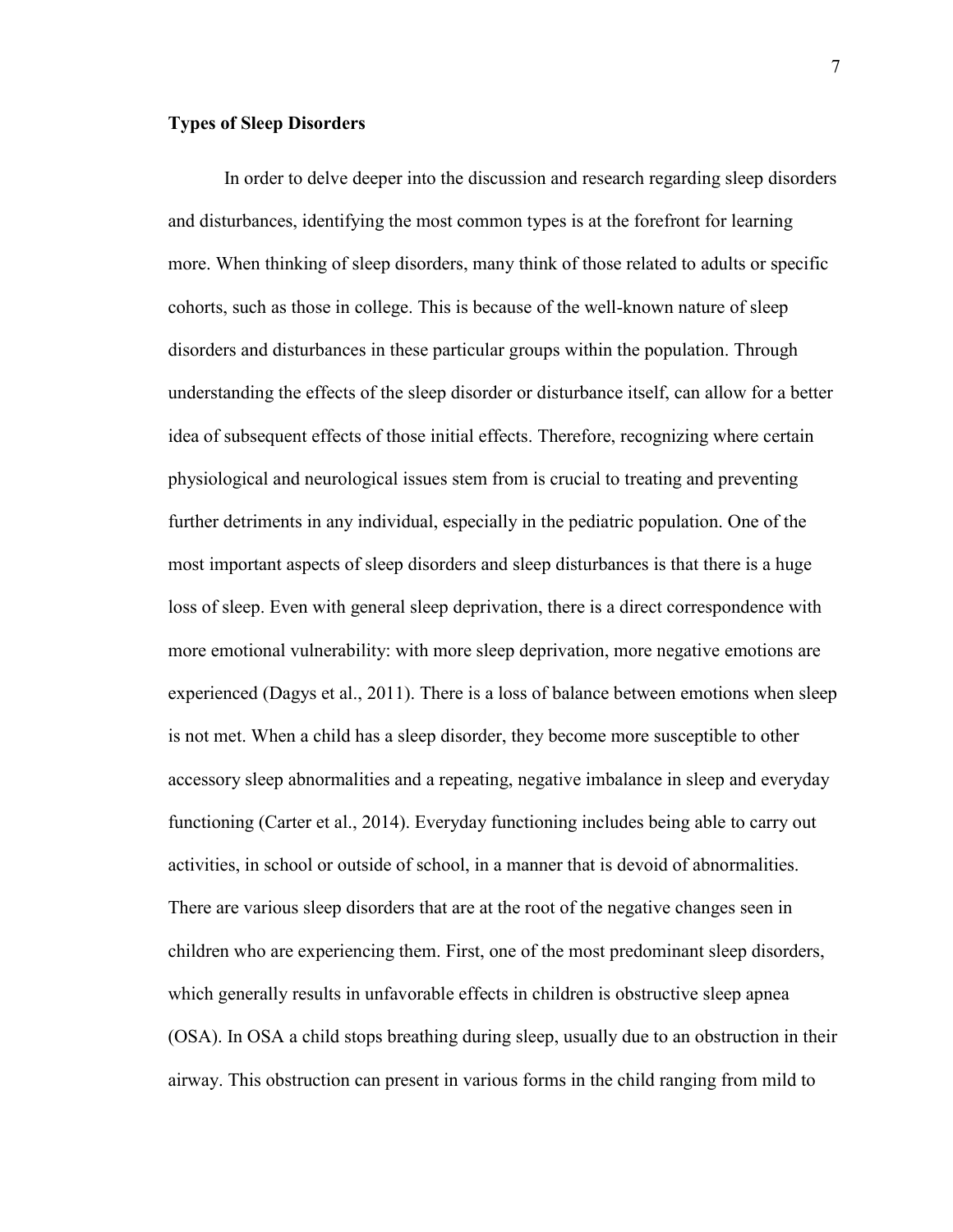severe. Being observant is key to these situations and disorders especially for the child's health and wellbeing, but also for their safety. This particular disorder can be accompanied by snoring, sleep positions that are abnormal, enlarged tonsils and adenoids, daytime sleepiness, and cognitive and behavioral issues (Owens, 2019). Some children who are more at risk for OSA include those who are overweight, have enlarged tonsils and adenoids, or craniofacial syndromes. Next, parasomnias such as somnambulism, also known as sleepwalking, is very common among the pediatric population. During an episode, it is difficult to wake the child or adolescent, followed by confusion and agitation. Some episodes can be more severe than others, including putting oneself or others in dangerous or unusual situations due to their behavior during the episode (Owens, 2019). Sleepwalking can even be a result of others sleep disturbances, such as sleep terrors. With this, sleep terrors constitute 1% to 6.5% prevalence in children and generally present in early childhood (Carter et al., 2014). Characteristics of this disorder can include difficult to awaken, perceived intense fear, such as screaming, walking, or confusion. Accompanying these disorders often are nightmares that are experienced by many children who may already have been diagnosed with sleepwalking or night terrors. Nightmares are more common and can even be associated with additional disorders that are not directly related to sleep (Owens, 2019). During a nightmare one's sympathetic response increases due to troublesome dreams. Continuous cycles are evident, such as those mentioned above are common because of the recurring nature. Ultimately, with most sleep disturbances, sleep deprivation follows in a significant way. It is imperative to recognize these signs and symptoms in children and adolescents to provide necessary intervention when needed.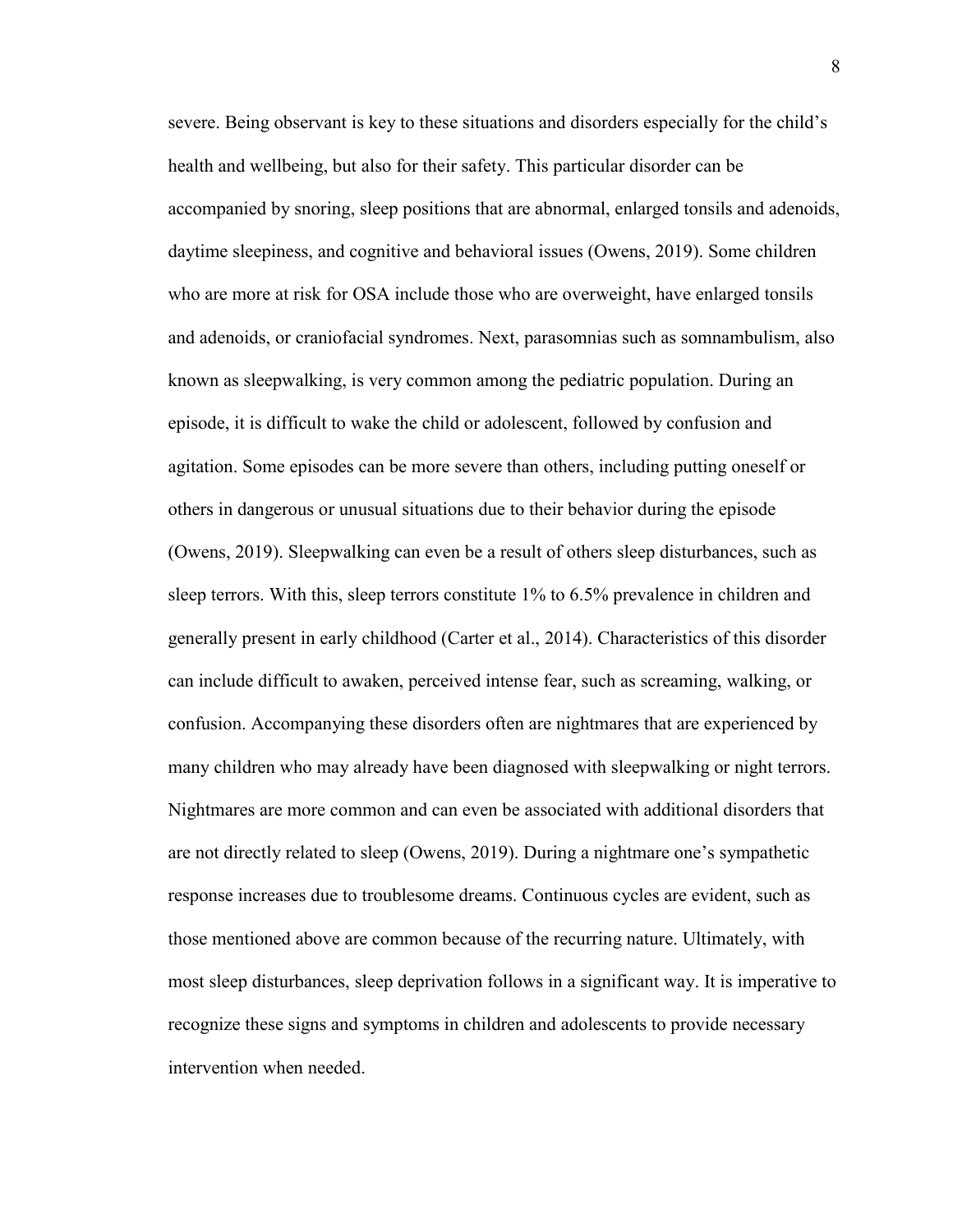Additional common sleep disturbances among children and adolescents are insomnia and restless leg syndrome ("Cleveland Clinic," 2020). Restless leg syndrome can occur during sleep in children and adolescents, where there is an uncomfortable sensation in their leg, causing an urge to move their legs. This urge can be uncontrollable and the individual can be unconsciously aware that it is occurring. This urge and feeling that a child may experience is usually exhibited around bedtime or at time where their legs are inactive ("Stanford Health Care," 2019). This can affect sleep due to its prolonged sensitivity to the child and the methods of the child trying to remove the urge or sensation. The outcome is that of sleep disruption because more time is now needed to fall asleep because of the initial urge of moving their legs or repeated discomfort even during sleep. In some cases, children and adolescents may awaken from sleep in order to dismiss the sensation of needing to move their legs ("Cleveland Clinic," 2020). Insomnia has various categories and is commonly seen in children, mainly those between zero and five years old. One predominant subtype is behavioral insomnia whereby children are resistant to parent's or caretaker's requests to go to sleep or if time limits before bed are in place. Other occurrences with behavioral insomnia include frequent night awakenings, coupled with the child or adolescent being unable to fall back asleep in a short time frame. This awakening or arousal occurs usually at the end of a 90-minute sleep cycle and the child is unable to fall back to sleep. The child usually falls back asleep if the same conditions are presented to him or her. Due to the continuous cycle of insomnia in children, this pattern of behavior and sleep becomes learned under these conditions. Therefore, breaking this cycle is required in order for the child to adhere to regular sleep patterns and receive an adequate amount of sleep each night (Owens, 2019). Some other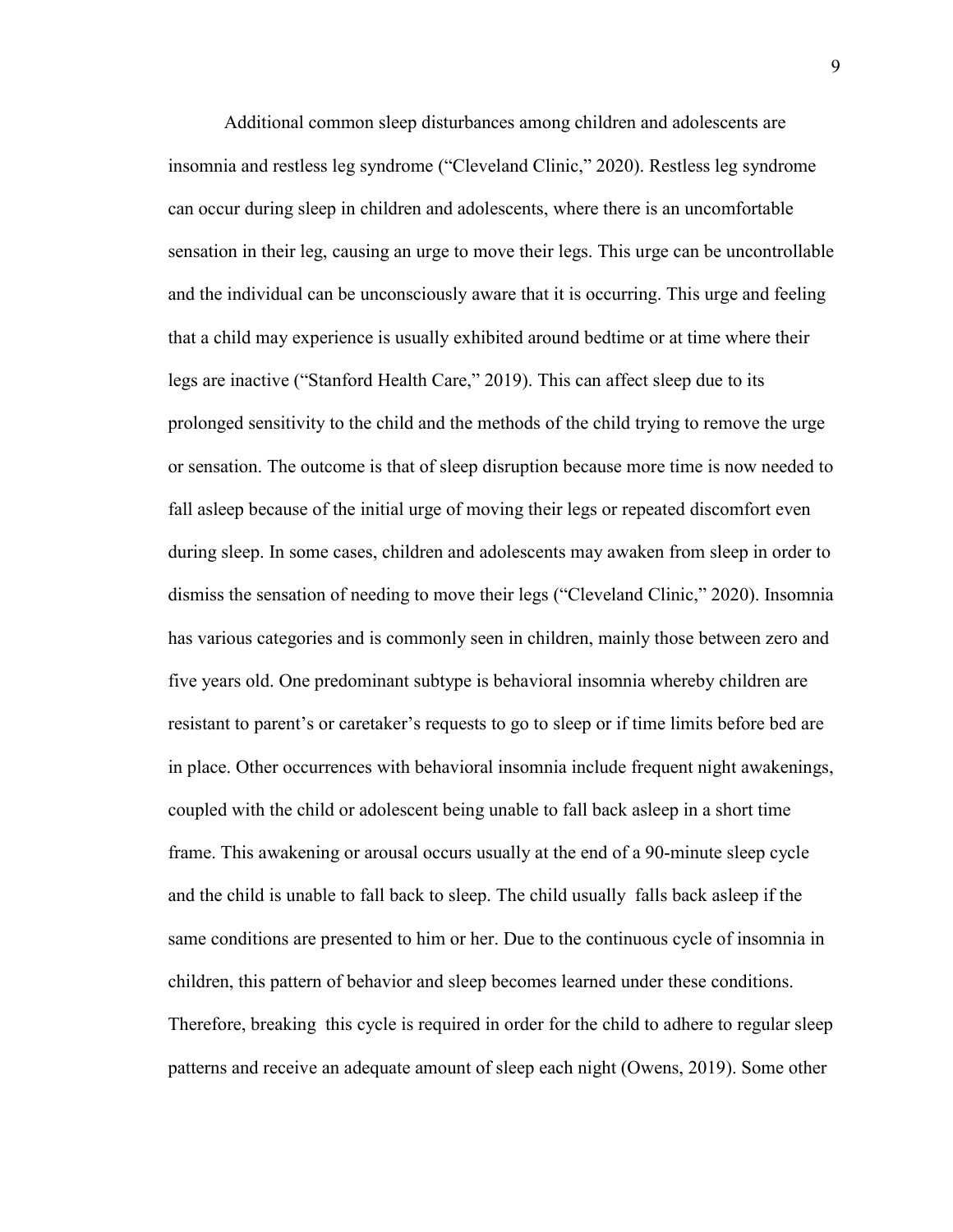factors that can be seen in behavioral insomnia in children are inadequate parental limitsetting and psychophysiologic insomnia. In preschool aged children and older, resistance and demands are met when it is time for the child to go to sleep. Hence, a prolonged onset of sleep becomes an ongoing pattern. There can be multiple reasons for this delayed onset such as being afraid to go to sleep, thus behaviors are displayed that visibly delay this onset of sleep, such as crying or consistently leaving the bedroom to go to find comfort from parents. Set bedtime rules are ineffective or absent from the child's routine (Owens, 2019). In contrast to this, psychophysiologic insomnia is due to anxiety regarding falling or staying asleep. This could be due to already present abnormalities with sleep and their sleep environment, which leads to maladaptive cognitions about the results of their sleep issues (Owens, 2019). The culmination of features seen in behavioral sleep insomnia are followed by an insufficient amount of sleep. These characteristics can be seen together in children and adolescents, whereby some are able to grow out of these behaviors, while they persist in others.

Along with sleep disorders, some sleep disturbances can too have measurable negative effects on children and adolescents. Several sleep disturbances were aforementioned in the above sleep disorders, but can present alone, causing undesirable consequences in the physiological, neurological, and psychological aspects of an individual. Sleep disordered breathing (SDB) is an umbrella term for problems with breathing during sleep and commonly seen in children. When a child experiences an issue with breathing during sleep, their body perceives this is as choking and their fight or flight response is activated (Kaihua et al., 2018). As a result, their sleep is disrupted because of the arousal and sudden awakening that they have experienced. This term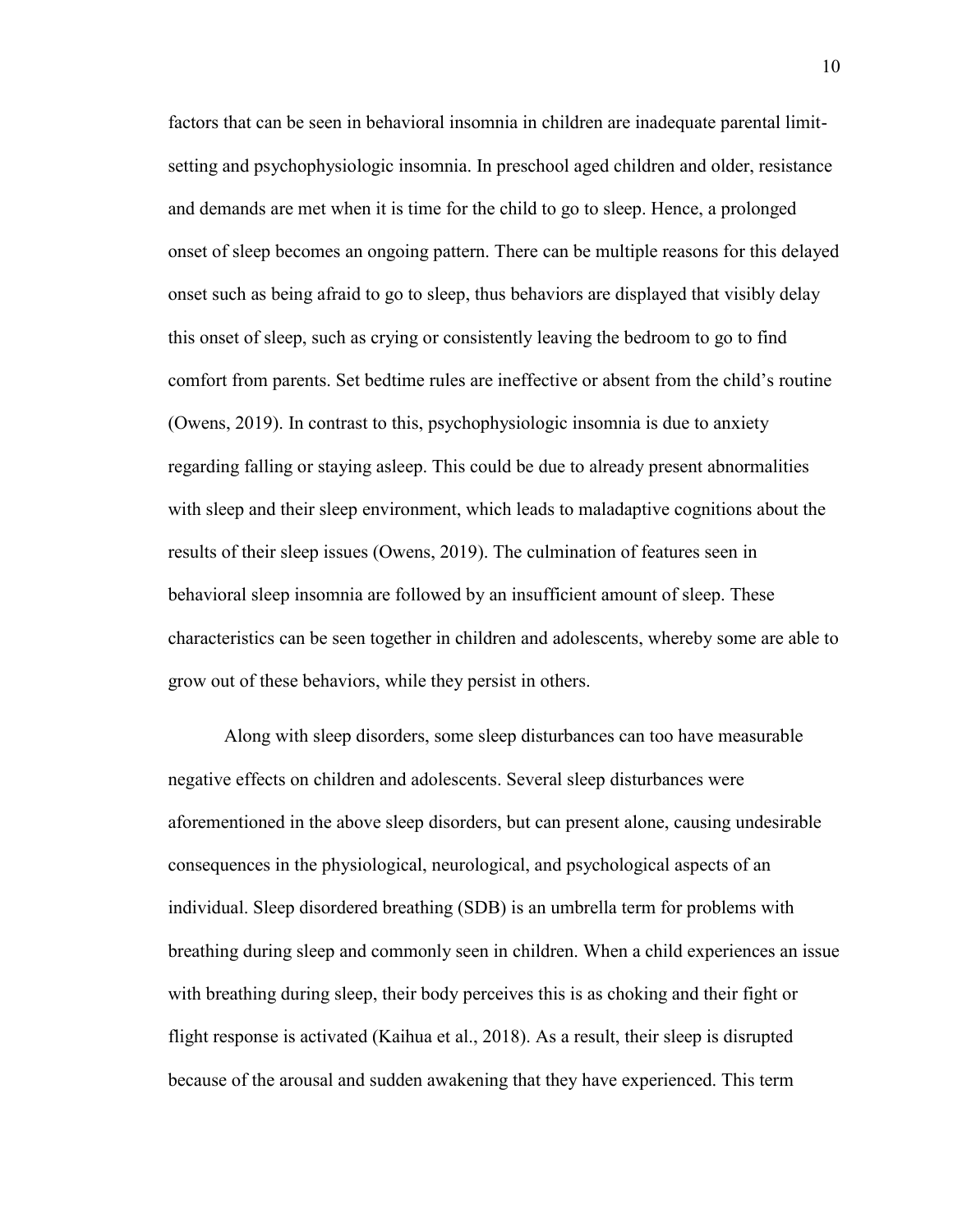comprises sleep patterns of children that turn abnormal due to snoring, restless sleeping, awakening in the night, and additional obstructive events. Some categorize sleep disordered breathing as a disorder or a multitude of disturbances that a child or adolescent may experience in their sleep habits. This depends on the severity of their symptoms and how and if they progress further. For example, OSA can develop due to sleep disordered breathing, but can also be categorized under sleep disordered breathing (Calhoun et. al, 2016). One of the most common causes is enlarged tonsils or adenoids, as discussed prior. The importance to recognizing and diagnosing sleep disordered breathing is ruling out some of the other sleep disorders aforementioned, along with additional underlying medical conditions. Some symptoms and potential causes of SDB include snoring, that is particularly loud for most of the nights, bedwetting, and cardiovascular difficulties (Calhoun et. al, 2016). Snoring has shown to have negative effects on cognitive functioning and behavioral problems when linked with sleep-disordered breathing (Smith et al., 2017). Initially having a diagnosis of an SDB can turn into a more serious sleep condition with more unwanted consequences, if not treated immediately. With all sleep disorders and sleep disturbances in children recognizing the signs and symptoms are paramount to preventing damaging effects to their development in all aspects of their growth.

Understanding sleep disorders and sleep disturbances in the pediatric population is crucial to properly identifying the correct diagnosis, but also to confirm that no underlying conditions or similar symptoms of other conditions are actually present. As previously mentioned, more than one sleep disorder or disturbance can exist with another or because of another. Children and adolescents can experience comorbidities especially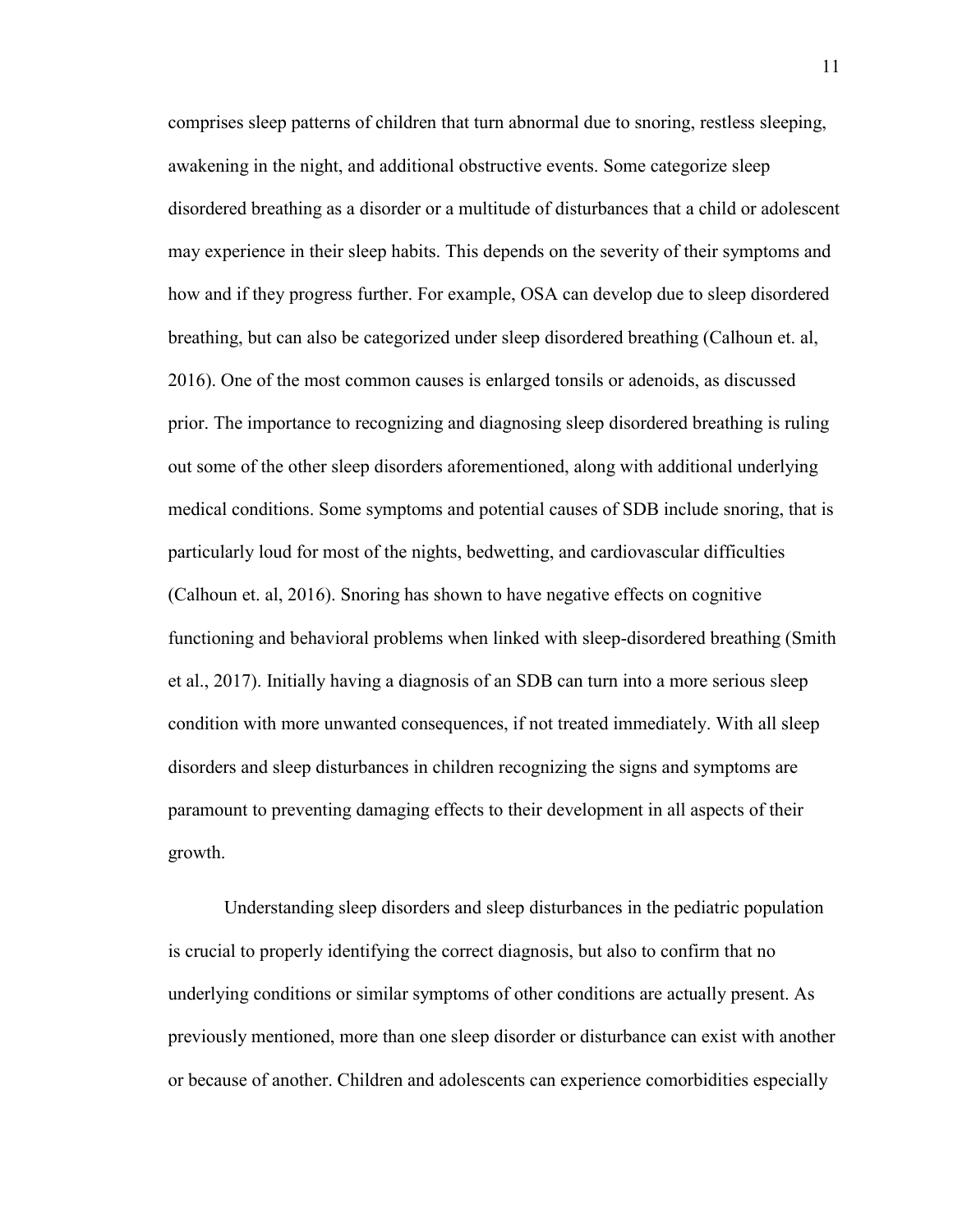when it comes to disruptions in sleep. Some symptoms of sleep disorders can also look like that of other conditions. For example, muscle pain and tightening can result because of sleep disruption or because of anxiety (Rabner et al., 2018). On the other hand, anxiety can take shape in other forms, such as inattention and agitation, which are similar symptoms to that of sleep disorders (Brown et al., 2018). Emotional issues that result can be due to both anxiety and lack of sleep. Albeit, it is essential to note that this is where comorbidities are a considerable element to tracking sleep disorders in children because they could also be undergoing conditions that have overlapping symptoms (Gregory et al., 2012). The nature of additional conditions coupled with sleep disturbances and disorders sets a precedence for abnormalities in development, specifically cognition and functioning. Hence, it is crucial to remember that with many conditions seen in children they are not only multifactorial, but have multiple relationships with and because of one another. Due to the long-term effects of other conditions, in conjunction with a deficit in sleep, can be extremely harmful at such a young age. Receiving treatment and potentially changing one's lifestyle habits are key to try to secure the proper development of a child. It has been known that a lack of sleep can lead to an underperformance in academics, social situations, and physical activities. An ongoing pattern such as this requires intervention for the child, allowing them to carry out daily functions to their full potential. The comorbidities can stem from the multi-directional relationships that exist with many conditions (Meltzer et al., 2010). These conditions are mainly psychological that can manifest physically.

Children and adolescents are continuously learning and growing. To do so effectively, certain developmental requirements and milestones must be met. In a child's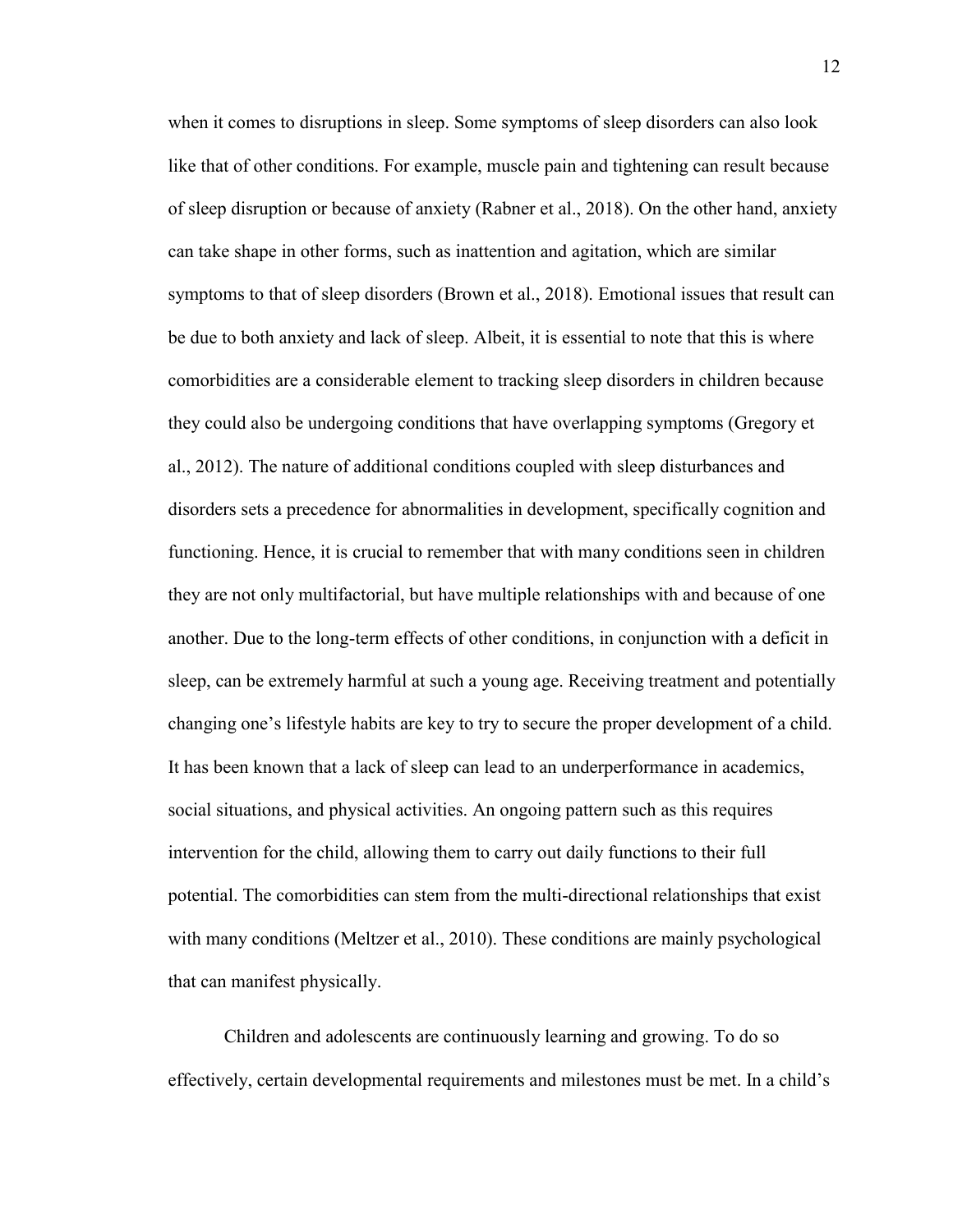daily routine, they are constantly utilizing and perfecting skills by developing their cognitive and motor abilities. If they lack an element necessary to perform daily functions, then the continuation of their learning is halted, until it is resolved. In particular, sleep is required for children to have enough energy to perform daily activities and also to stay focused on tasks, thereby allowing for continuous learning to occur ("Children's Health," 2019). It has been shown that sleep disorders and disturbances can have short-term as well as long-term effects. For example, sleep disorders can deleteriously affect a child's next day functioning. However, they can also influence a child's long-term development, especially if there is no intervention at an early stage. A child's brain rapidly develops from in utero and onward throughout their childhood. The brain serves as a fundamental organ, performing a variety of crucial tasks to sustain life and acting as the major control center for our development and function. The brain's development is especially important to consider for a growing individual. During childhood, one's mind is constantly primed through learning. The brain requires rest to maintain this functioning ("Children's Hospital of Philadelphia," 2019). At an early age, language and reading abilities are just a few of the skills that are being primed. To improve these vital skills, the brain needs an appropriate amount of sleep each night. Emotional regulation, cognitive functioning, and motor skills are a few of the other cardinal abilities that children and adolescents are able to master as a result of receiving enough sleep, thus allowing for normal brain functioning. Understanding the brain's functional abilities and the pivotal role that sleep plays in proper development is key to better comprehending how lack of sleep and sleep disturbances can negatively impact a young individual's emotional, mental, and physical states.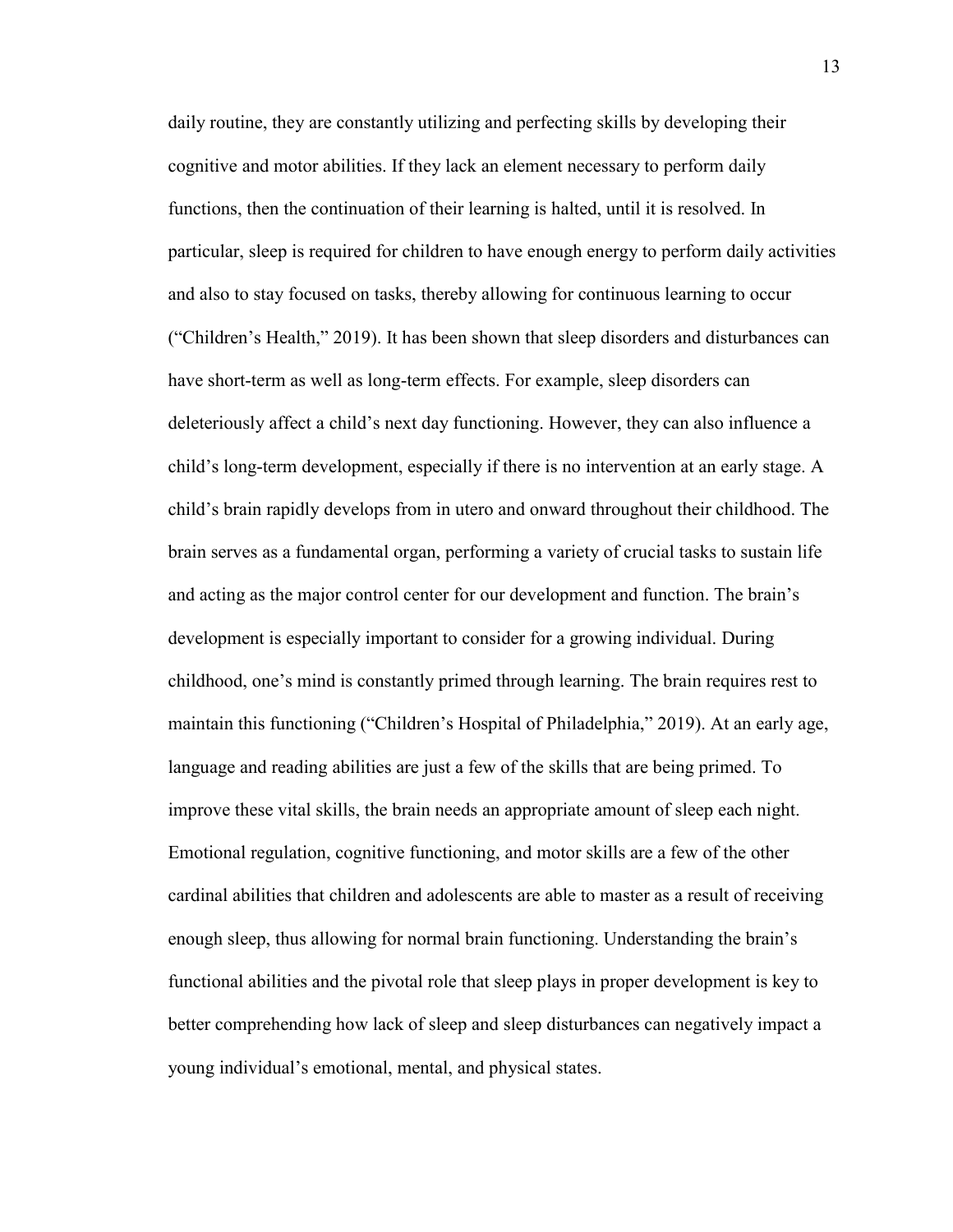Extensive research and data analyses have been conducted to investigate sleep deficits caused by sleep disturbances and disorders in the pediatric population today. The consequences of the lack of sleep have been shown to be the source of multiple physiological and psychological issues. Physiologically, decreased sleep typically results in next day fatigue, inability to concentrate, inhibited motor skills, and impairments in memory, just to name a few. Additional cognitive impairments have also been shown to present in children who have sleep disorders, which can lead to decreased performance in school and in other daily activities (Kohler et al., 2018). Because childhood represents the formative years of learning and growing, children who experience these sleep disorders and disturbances need to be treated appropriately and efficiently in order to resolve the issues. Along with neurocognitive and physiological impairments, there are psychological implications as well. Psychological implications can range from anxiety to anger, covering a wide spectrum of behavioral issues (Dimitriou et al., 2017). These behavioral issues can manifest in many forms, such as acting out both in school and at home, lack of participation in certain activities, and noticeable patterns of unstable moods that were unseen before (Dimitriou et al., 2017). A few of the consequences presented here can carry on throughout a child's growth and become a new norm even into their adulthood. Therefore, the sleep deficits that a child may be experiencing need to be diagnosed and treated as soon as possible, so that the child can resume their normal growth and development. In fact, one of the most transformative regions during development is a child's brain. Their important cognitive processes are being prepped and primed here, to adapt, collect, and carry information that will help them later in life. Whether this information regards their motor skills, language, attention, executive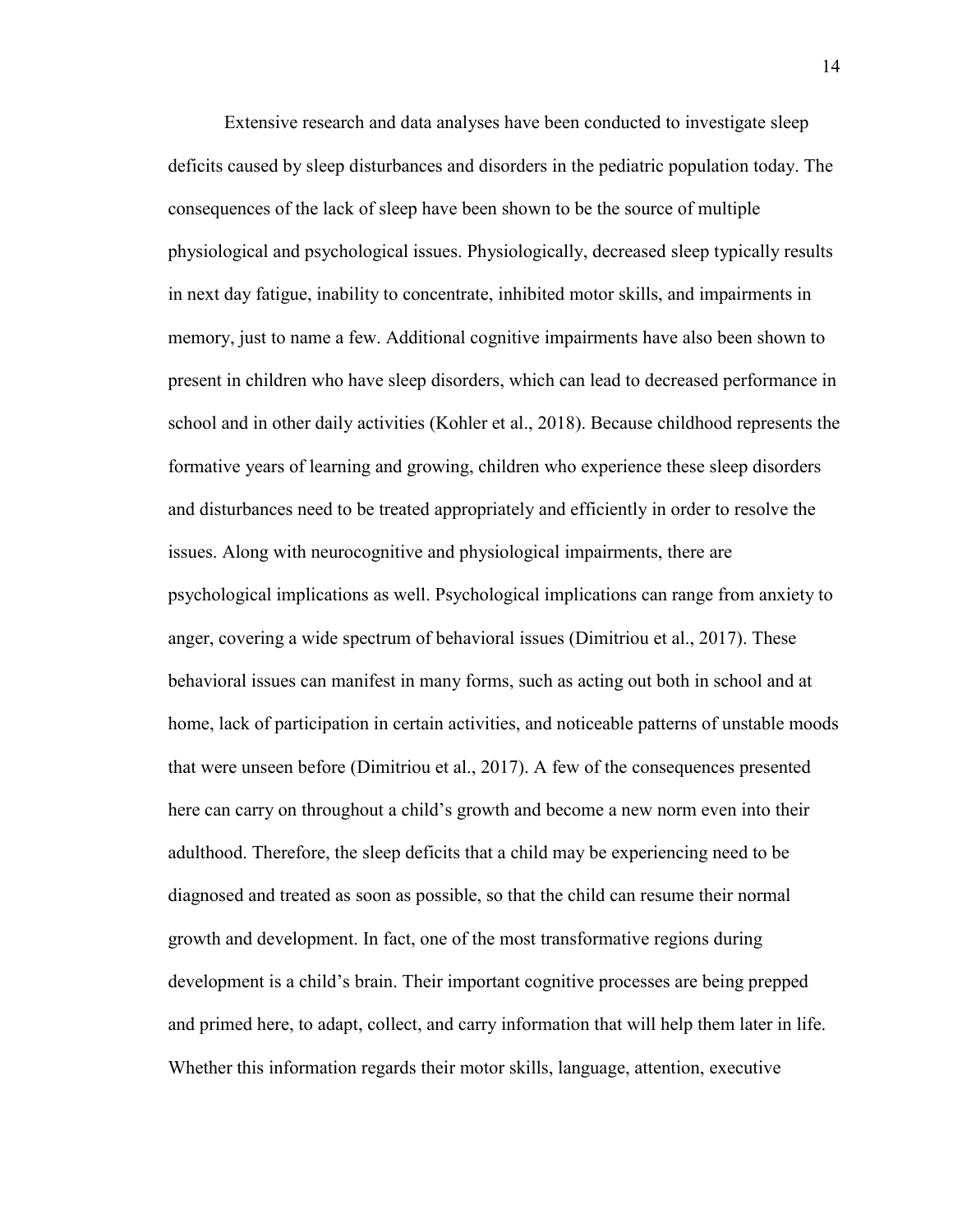functioning, problem solving, or their emotions, it is key for this area to be functioning properly at all times (Kaihua et al., 2018). Most conclusions and results were similar in regards to the physiological and psychological changes in children. Although, it is important to remember that certain manifestations of symptoms and noticeable changes could be different depending on the type of sleep disturbance or sleep disorder that is diagnosed.

When looking at the data collected and analyzing the many cases and research involved, a commonality in pediatric sleep disorder and disturbance cases was that they were underdiagnosed or even misdiagnosed (Meltzer et al., 2010). There are several potential reasons as to why these disorders and disturbances are underdiagnosed. For example, parental supervision and attention may be lacking in the child's life, so parents do not realize when to contact a physician regarding their child's sleep habits. Moreover, other conditions might be deemed the cause of many of the symptoms exhibited in sleep disorders and disturbances, so a child could be treated for other disorders rather than a sleep disorder. Alternatively, some disorders can present transiently, therefore symptoms and additional resultants are not chronically present. It is important to note that other conditions that are first present can initiate sleep issues in children (Moturi and Avis, 2010). Still, many sleep disorders and disturbances exist without additional or underlying conditions. Additionally, it is critical to observe day time functioning in children who may experiencing continuous decreased sleep, to ensure that proper measures are taken to adjust their lifestyle in order to receive better sleep. More help may be needed for a child depending on their range of symptoms and where they are in their development process (Owens, 2019). Further evaluation may also be essential to determine the true cause of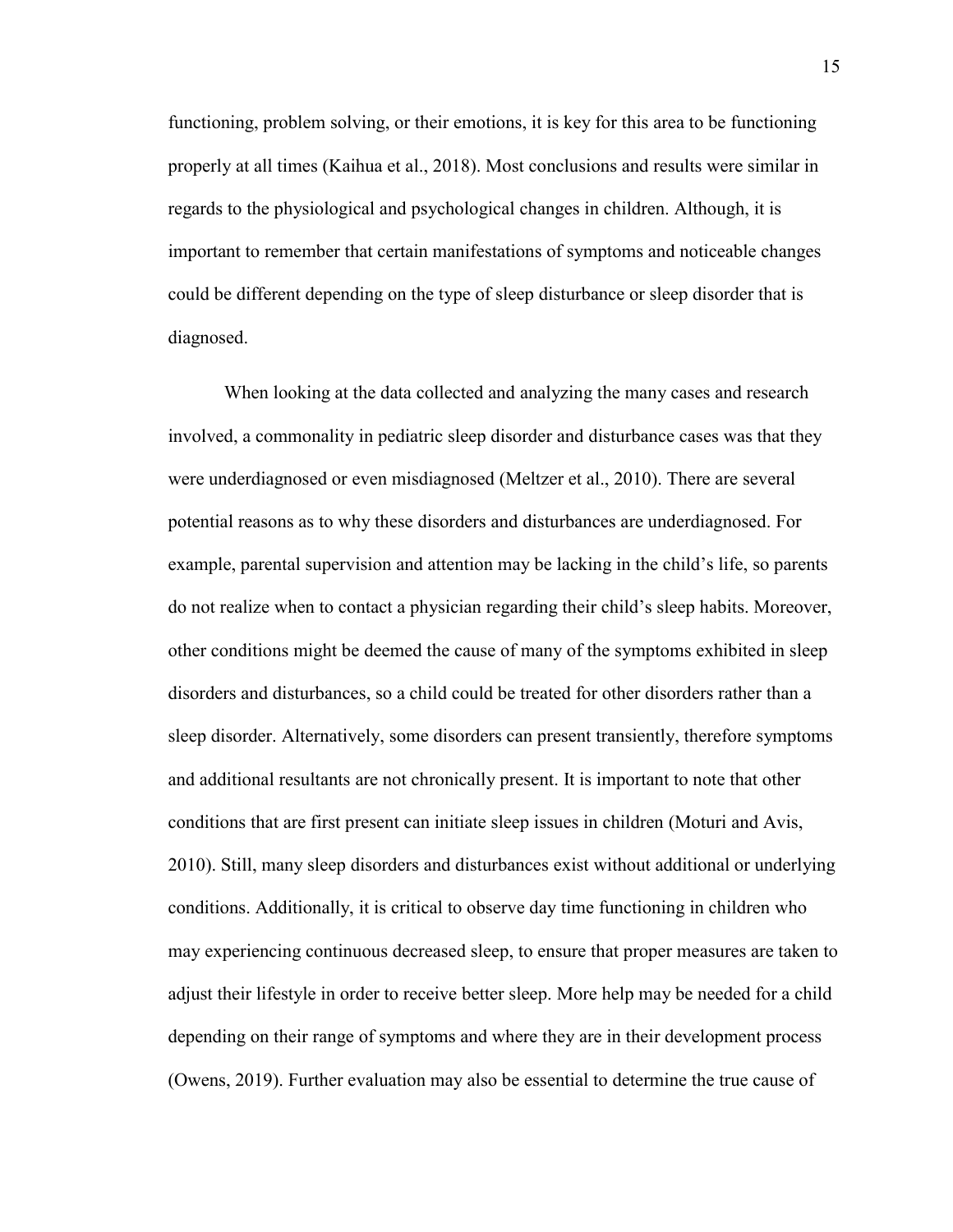the lack of sleep or to confirm that a sleep disorder or disturbance is present. This all begins at the observation and diagnosis processes, in order to ensure that there is not a misdiagnosis in the converse direction, being that there is another condition that is actually causing the sleep disturbances.

#### **Treatment**

Treatment plans must be set in place in order to move forward and for the child to regain normalcy in their daytime functioning and nighttime sleep schedule. There are various techniques for intervention to take place and to break the cycle of certain sleep disturbances and sleep disorders. With a diagnosis such as this, the first treatment plan may not always be the most effective for the child, therefore multiple changes and instances may be necessary to see an improvement. Albeit, one intervention or treatment plan may not be the same for each child or the same for the same condition that they are experiencing. Catering the treatment plan to the child and their particular sleep ailment is critical for positive changes to made to their health and wellbeing (Owens, 2019). After diagnosis of the sleep disturbance or disorder, depending on the severity, surgical intervention may be the method to resolve it or prescribed medication could aid in diminishing the majority of or all of the symptoms (Moturi and Avis, 2010). Changes to lifestyle such as using technology and other inventions that could help with the particular sleep disorder present could be of use to the child. Physical changes to their environment can be made as well for treatment, such as particular usage of pillows, blinds, and even technological devices. Conversely, devices such as smartphones, tablets, and laptops can further exacerbate symptoms of the disorder or disturbance (Owens, 2019). Therefore, limitation or removal of these devices might be a treatment option for the child.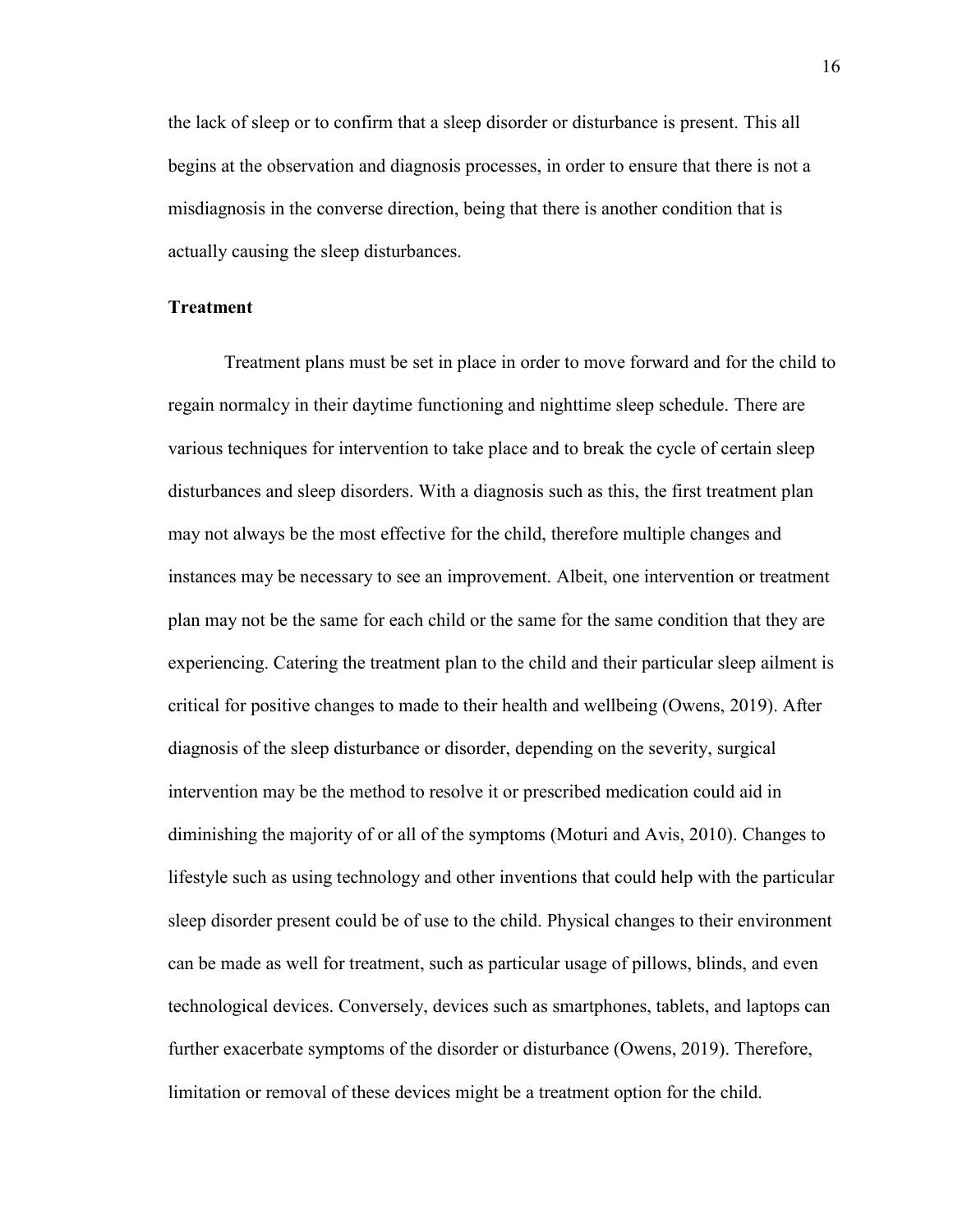Another treatment option that is common to most children who have a sleep disorder, is for parents or caregivers to devise a plan that is conducive to their child's sleep schedule and symptoms. This requires a team effort of the family or caregivers and their child (Fleishman, 2012). Some of the technology particularly used at nighttime for children can be more harmful than helpful, hence recognizing when they are becoming detrimental is important, as well as allowing the child to understand this as well. Even though technology today has become a cornerstone of learning, there is a line that can be crossed when learning is halted. One of these instances is when a child or adolescent uses technology for entertainment purposes, especially before bed (Owens, 2019). Their entire sleep schedule can negatively be changed and result in too great of a lack of sleep. Often times, setting a schedule in place, such as limiting devices and setting a bedtime can be exactly what a child needs to eliminate their sleep issues. Having a night routine can be considerably helpful to a child's wellbeing and mental state (Mindell and Williamson, 2017). With this, allowing for an environment that is most opportune for the child's sleep is significant in preventing and eliminating sleep disorders and disturbances. Suitable changes may need to be made by the parents or caregiver to assure that the modified environment is sufficient for the child.

Depending on the severity of the disorder or disturbance, more intervention may be required in regards to the child's academic learning and additional activities. Involving the child's school teachers and nurses may be a possibility in order to inform them of the present situation and if extra assistance is needed to receive the education that they may be lacking in due to the significant symptoms that are causing decreased school performance. Altering one's lifestyle is one of the most prominent forms of treatment for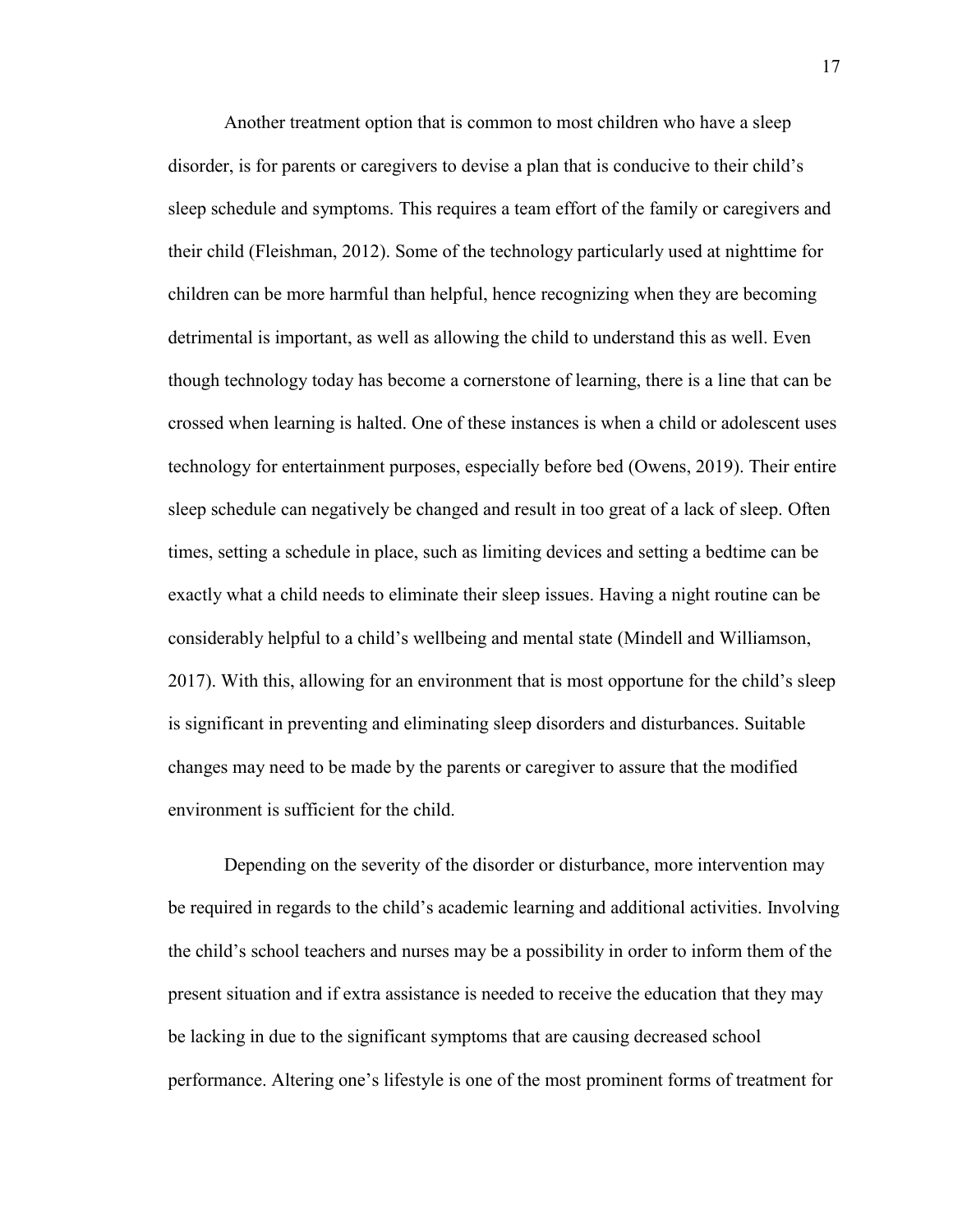sleep disturbances and disturbances. However, some of the changes may be adapting to the sleep disorder itself rather than eliminating it. Nighttime and daytime changes are generally necessary for children who lack sleep not only to resolve the condition, but to achieve a better sense of normalcy and continue proper growth and development (Moturi and Avis, 2010). Various forms of therapy can be used to determine the root of the issue, cope with a chronic condition, or to adjust the body to a new lifestyle. Therapy can be helpful in multiple ways, especially for children, because they can make alterations to their behavior and mentality early in development Later in life, they will have acquired skills to help prevent them from further disturbances or proper ways to manage symptoms.(Owens, 2019). Therapy can be helpful especially when other options such as medications or physical changes to one's environment, such as alterations to their bedroom, are not completely effective. A key to the treatment plan is also effective communication between the child and the physician. In order to better understand the child's daytime schedule and sleep schedule, productive dialogue is needed as well. Several treatment options exist for children with sleep disorders and disturbances, but this relies on the specific sleep disorder that the child is faced with and factors that contribute to their environment.

Along with a trusting relationship between the child and physician, as well as the child's caregivers, ensuring that the current treatment plan is effective is one of the main concerns. Due to the limited research that exists about sleep disorders and disturbances in the pediatric population, there is not always one treatment option that is applicable to each child or adolescent. Thus, depending on the sleep disorder itself and the child's own lifestyle, creating a plan that could prove to be successful may require multiple trials. It is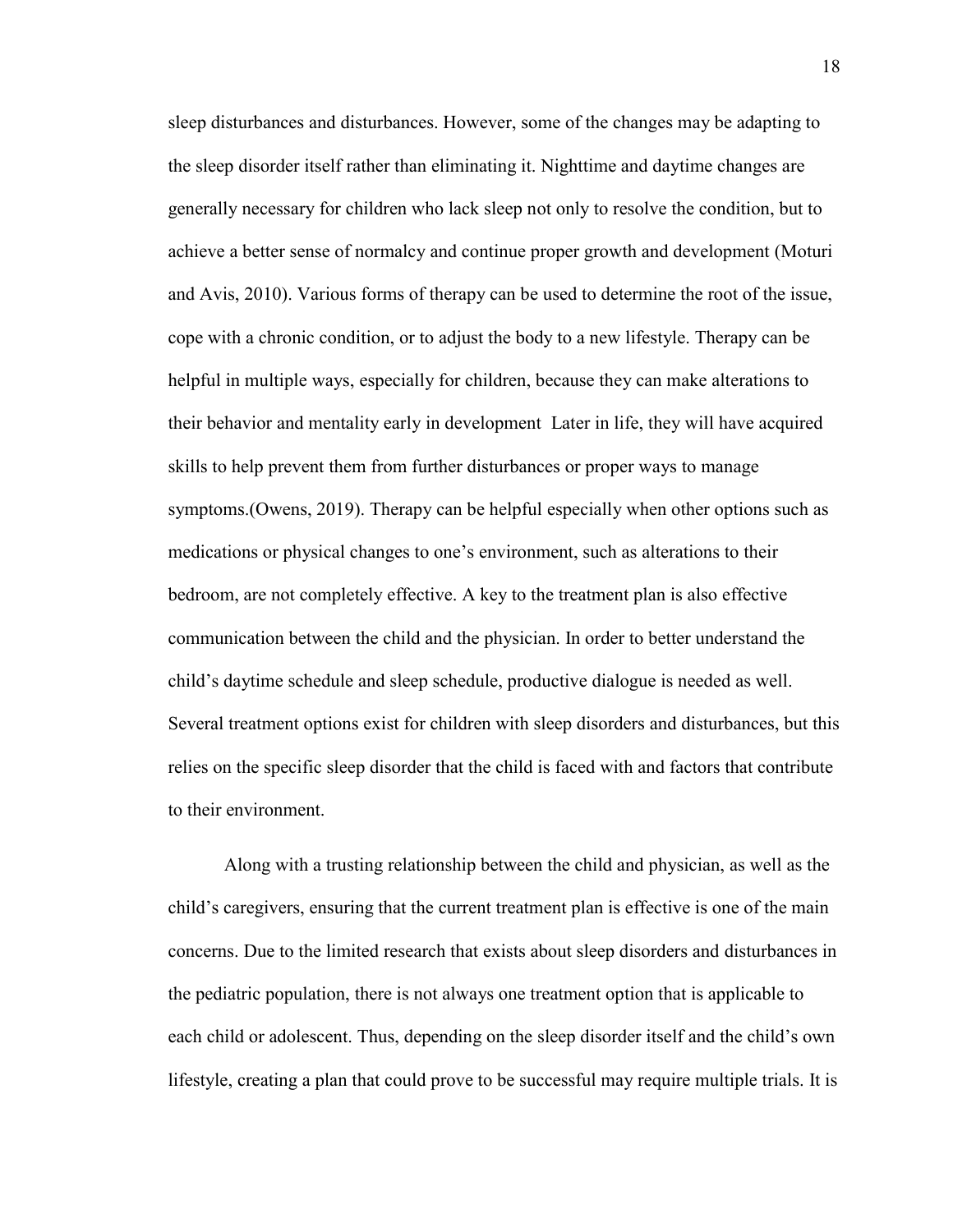also important to note the possibilities of underlying conditions or existing comorbid conditions. Factoring in secondary conditions is essential because there is potential that negative overlap could result, with a treatment plan in place for a sleep disorder. Some information about certain sleep disorders are known more than others, which can be useful to physicians and their pediatric patients who also are diagnosed with one of those sleep disorders (Meltzer et al., 2010). Another crucial aspect of the treatment plan is analysis and observation after one is in place. One would want to see positive changes to symptoms that the child may have been experiencing previously. For example, school performance and daytime functioning may be noticeably improved with an initial treatment plan in place. Continuous checkups on children and adolescents experiencing lack of sleep is especially central to the healing and adapting process of sleep disorders, but also in regards to furthering our knowledge about pediatric sleep disorders and disturbances.

#### **Prevention**

With the current studies published, one of the key elements that must be implemented as research continues, is awareness (Moturi and Avis, 2010). Due to the underdiagnosis of sleep disorders and disturbances in children, there is a lack in the knowledge and understanding of signs and symptoms that present in the pediatric population. This is mainly due to the overlap of symptoms with other conditions or attributed to the normal growth process in children (Rabner et al. 2018). Not only is this common in sleep disorders and disturbances, but with other conditions as well, which poses challenges to the recognition of sleep disorders process. Due to the already limited nature of sleep disorders and disturbances in children, it becomes difficult for parents and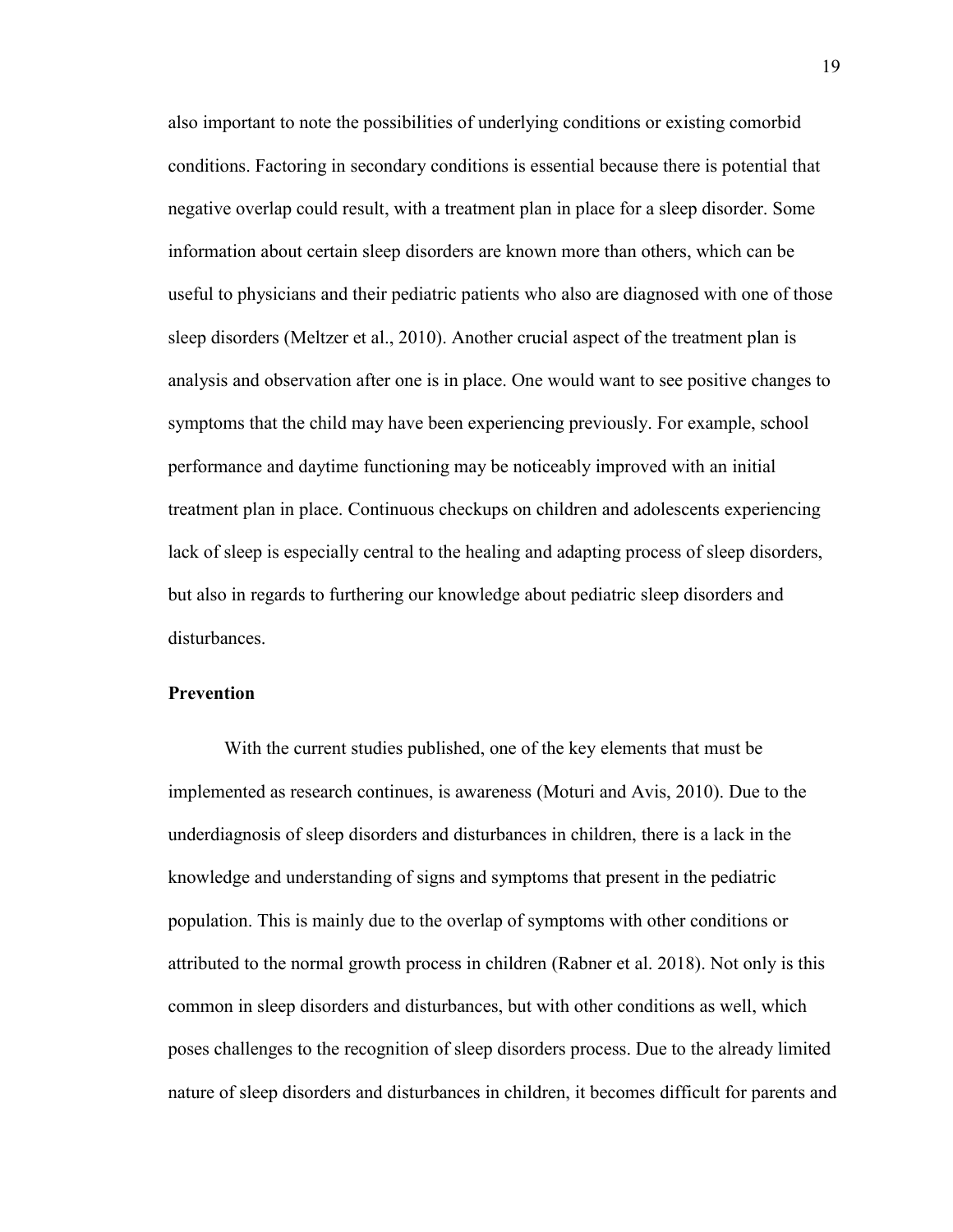caregivers to properly monitor symptoms of what their child is experiencing. Recognizing the signs and symptoms are crucial to this process. In order to be better equipped to do so, more education is needed for both children and parents to bring awareness and prevalence of sleep disorders and disturbances, but to also be conscious of nighttime and daytime changes that are attributable to the lack of sleep (Mindell and Williamson, 2017). The importance and goal are to educate children and families abut sleep patterns and how they affect cognitive abilities inside and outside of school. Emphasizing the impotence of sleep, as well as the negative consequences that can come from the lack of it are at the forefront of this education process. First, implementing more educational and awareness strategies in school systems would be a key source for children and parents to learn. Utilizing more lecture speakers, teachers discussing the prevalence of sleep disorders and disturbances, and school faculty having open discussion with their students about both their performance in school and their environment at home are a few methods needed to spread awareness (Owens, 2019). Next, the use of graphics in schools, as well as in other populated areas where children and families congregate could also aid in the educational evolution of the lack of sleep, symptomatology, and consequences to this in pediatrics. Posters, lists, and videos are some potential methods to deliver this information, especially in the school systems. Using details and accurate information that is understandable to children and caregivers is just as important as the distribution of these graphics. Making sure that the graphics will be read by providing direct content, this will allow others to better comprehend what is happening in the pediatric population now, how to recognize signs of sleep disruptions, and to try to take the proper preventative measures. Another vital area to add these graphics of information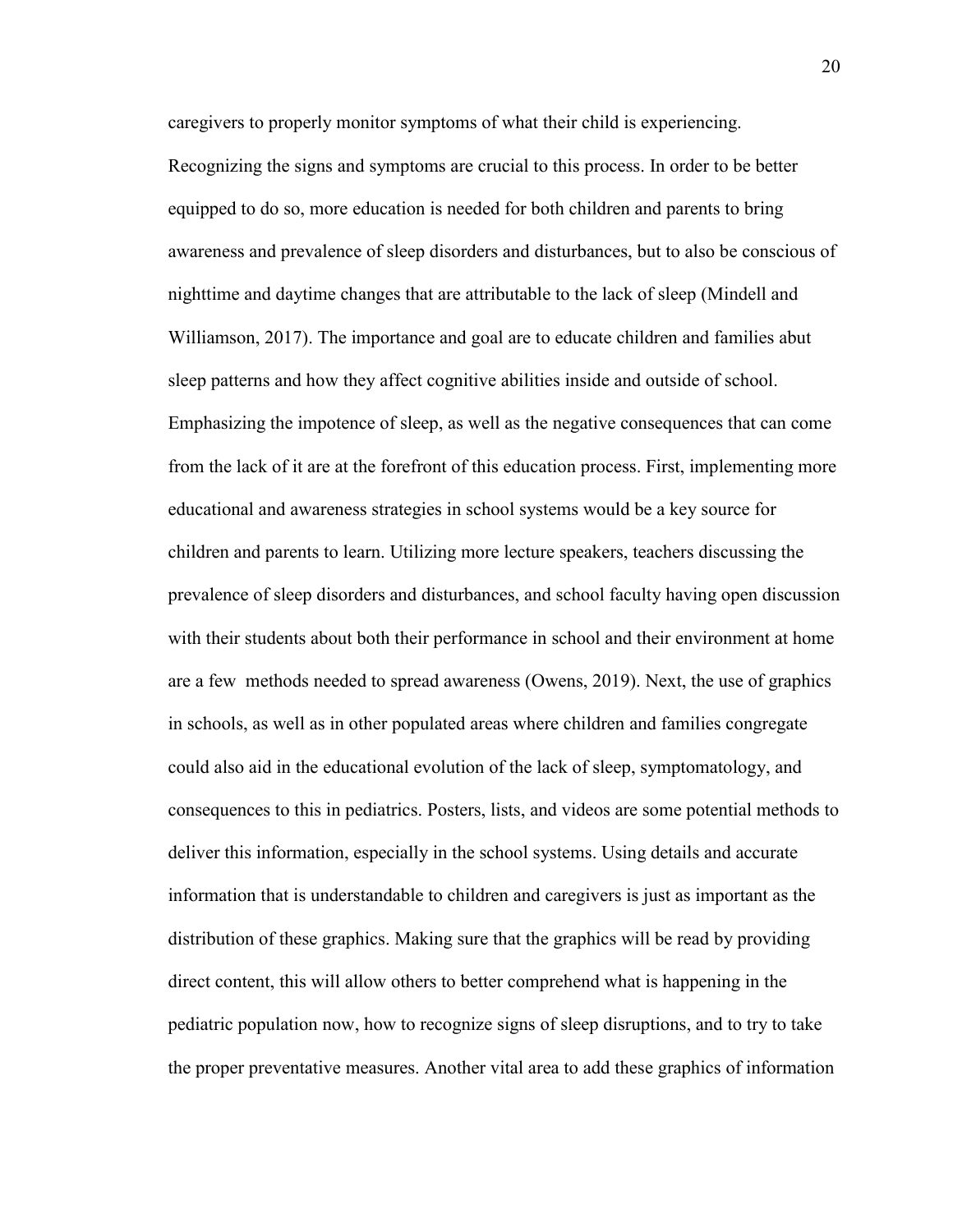would be in doctor's offices, such as in the waiting rooms and examination rooms. Specifically, in pediatric offices where children and parents are more likely to look at and read the information given on posters and other signs. Even videos describing the importance of sleep and its consequences without it could supply valuable facts, that may be otherwise not known to families. These could be played throughout the waiting rooms or posted on a social media platform that could allow for the public to watch and learn from. There are numerous methods to utilize to spread awareness and factual information to others, that could efficiently and quickly distribute information on the prominence of sleep disorders and disturbances in children.

In addition to the graphics that could operate in many different forms and institutions, other preventative measures can be taken as well. Through alternative educational techniques, parents and caregivers understanding the importance of sleep for the proper growth and development of their child is paramount to alleviating the issues seen today (Moturi and Avis, 2010). One main preventative measure that could be put into practice would be cognitive examinations in schools. Even though schools generally test cognitive abilities each day through academic learning and physical activities, a particular cognitive test that school nurses could perform, is an option to regularly check on children to see if they are experiencing any symptoms relative to sleep disorders and disturbances. These tests could be used as a marker tool as well to better examine a child's overall wellbeing. It can be difficult for school faculty to fully know a child's environment outside of the school; therefore these examinations can provide a little more insight into their home life and particularly their sleep schedule (Reidy et a., 2016). This can be especially helpful when there are noticeable behavioral or academic changes to a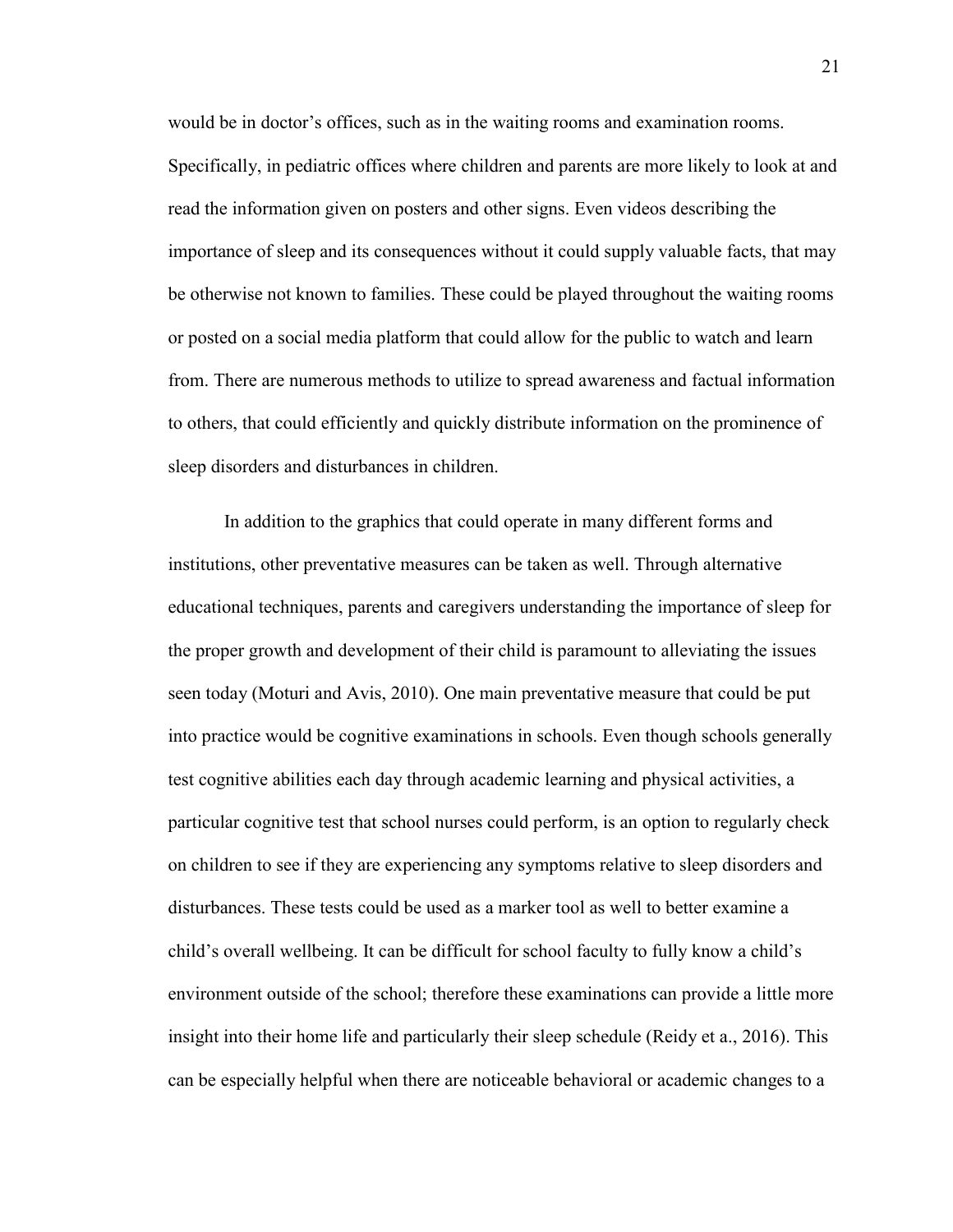child that a teacher or another faculty member may notice. This could also be advantageous for parents and caregivers who may not be able to see a physician immediately if they first notice possible negative changes to their child, such as behavioral outbursts, a decline in school performance, or difficulty functioning during their daily life (Reidy et al., 2016). This would be a key preventative measure that would help parents and caregivers not only better understand what their child may be experiencing, but also knowing what steps to take early on. Aforementioned, difficulty also lies within the diagnosis process because of the overlap of symptoms and changes that a child can experience (Moturi and Avis, 2010). Hence, additional cognitive exams could help with the process of narrowing down what the child may be facing. Another preventative measure that would pose to be helpful would be ensuring that children and adolescents are attending their necessary well-checkups with their pediatrician and any other specialist they may be seeing. The careful examination performed at these visits could also help detect patterns of sleep disorders and disturbances. Treatment plans can be implemented sooner once a concrete diagnosis has been determined. Ruling out other conditions can be effective in determining the root of the symptoms and changes. Additional, visits may be needed if there is a diagnosis of a sleep disorder or disturbance, in order to create an effective treatment plan.

Stressing the importance of sleep and routine schedules for children and adolescents is key to better preventing a major lack of sleep, and therefore cognitive functioning (Mindell and Williamson, 2017). More knowledge and awareness regarding a child or adolescents' growth and development in relation to sleep can allow for families and others prepare and try and prevent negative outcomes for their child. Even if one's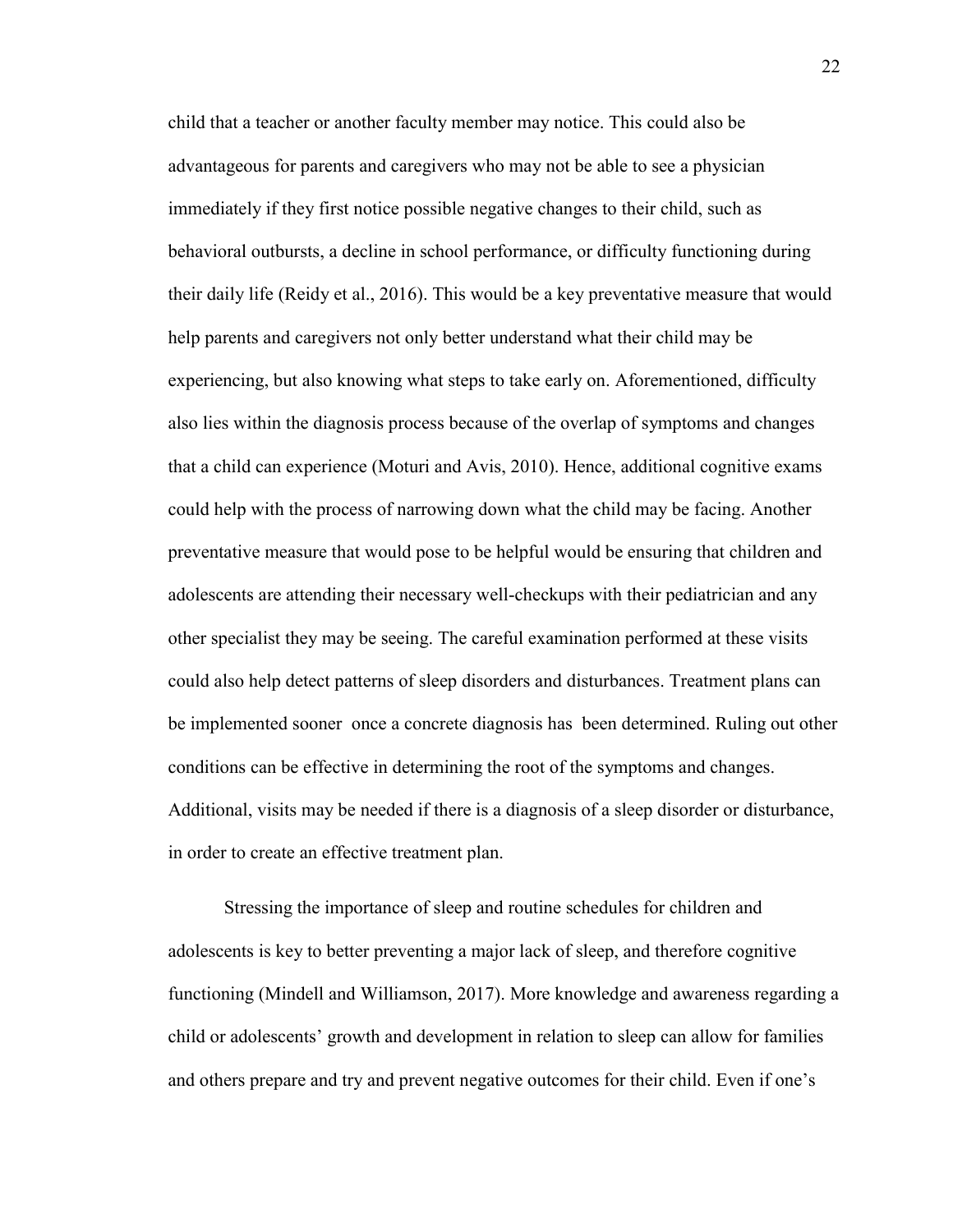child is on a normal trajectory of growth and development, sleep patterns are everchanging. Knowing pertinent information about sleep and its deleterious nature if one does not receive enough, can help that child or adolescent in the future. Signs and symptoms can appear abruptly and being prepared for changes as seen in sleep disorders and disturbances can greatly help that child and their family. Creating a foundation of a routine and sleep schedule early on in a child's life is incredibly beneficial, along with tackling any other conditions that are affecting cognitive abilities and sleep (Owens, 2019). Prevention can begin from birth onward when it comes to sleep. Bringing light to these ever-present conditions can help a child and their family better understand the consequences of lacking sleep and signs for sleep disorders and disturbances. Any form of prevention and awareness can provide information and a dialogue about this issue.

### **FUTURE STUDIES**

Although there have been great advances in the intervention and treatment options available for pediatric sleep disorders and disturbances, more research needs to be performed in order to inform physicians how to provide appropriate care to their patients and families. Through careful analysis of research studies available and data found, the majority have noted that there is still not enough known in regards to this healthcare issue. Due to its increasing prevalence, more studies are being performed on understanding pediatric sleep disorders and disturbances, but concrete data has not been found to suggest ways to definitively heal children who experience negative sleep conditions. In particular, there have been a few studies that have taken into consideration the environment that the child is in in regards to their sleep (Owens, 2019). This ties into their socioeconomic status, specifically their caregivers' occupations, where they live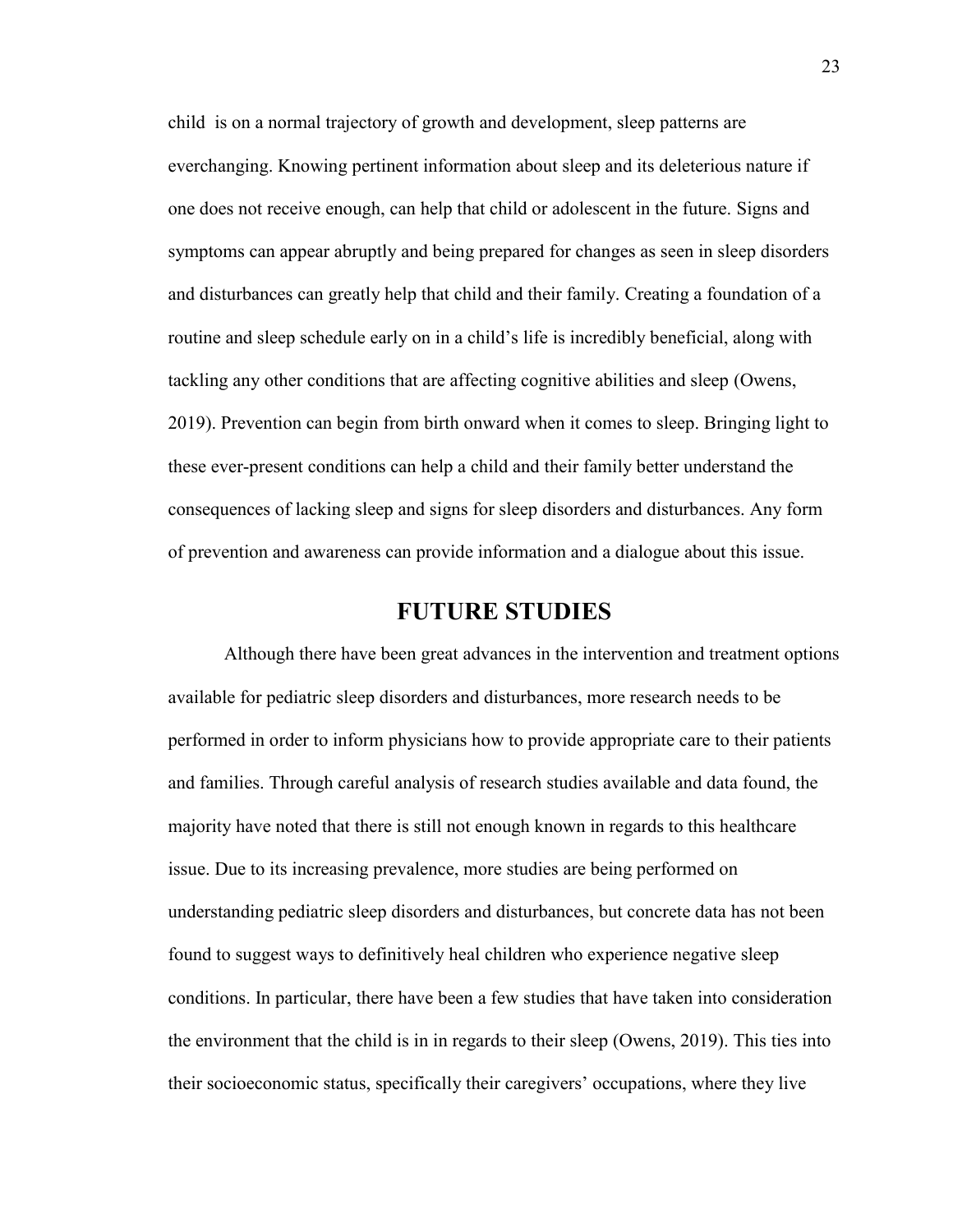geographically, and educational status of their caregivers as well. These are just a few factors that need to be considered in order to receive more information about the incidence of sleep disorders and disturbances. This would give insight into what may be lacking in a child's daily and night time functioning, as well as what resources the child and caregivers have access to. Not only is awareness important, but allowing for children to receive the care and treatment that they need, especially to strengthen their cognitive skills is critical. Depending on the nearest pediatrician's office, transportation options, and additional healthcare needs of the child, receiving a proper evaluation and treatment could pose difficulties. Socioeconomic status is a major proponent in each child's life and is a determinant in how to move forward in a positive direction for that child's growth and development (Mindell and Williamson, 2017). Also, due to the increase of underdiagnoses and misdiagnoses, better diagnostic tools need to be designed to create a more definitive diagnosis for the child or adolescent. A multitude of factors need to be taken into consideration for future research, especially to in identify more accurate information regarding sleep disorder and disturbances diagnoses, treatment, and prevention. This healthcare issue highlights the importance of education and awareness along all communities and in particular, the bond between the pediatrician and their patients and families.

## **CONCLUSIONS**

Sleep is paramount in a child's life because of its vital role in the growth and development of a child. Cognitive abilities are being learned each day, through consistent usage of their primary skills and active functioning. When there is a hindrance in this functioning, there is a direct negative relationship to the strength of one's cognitive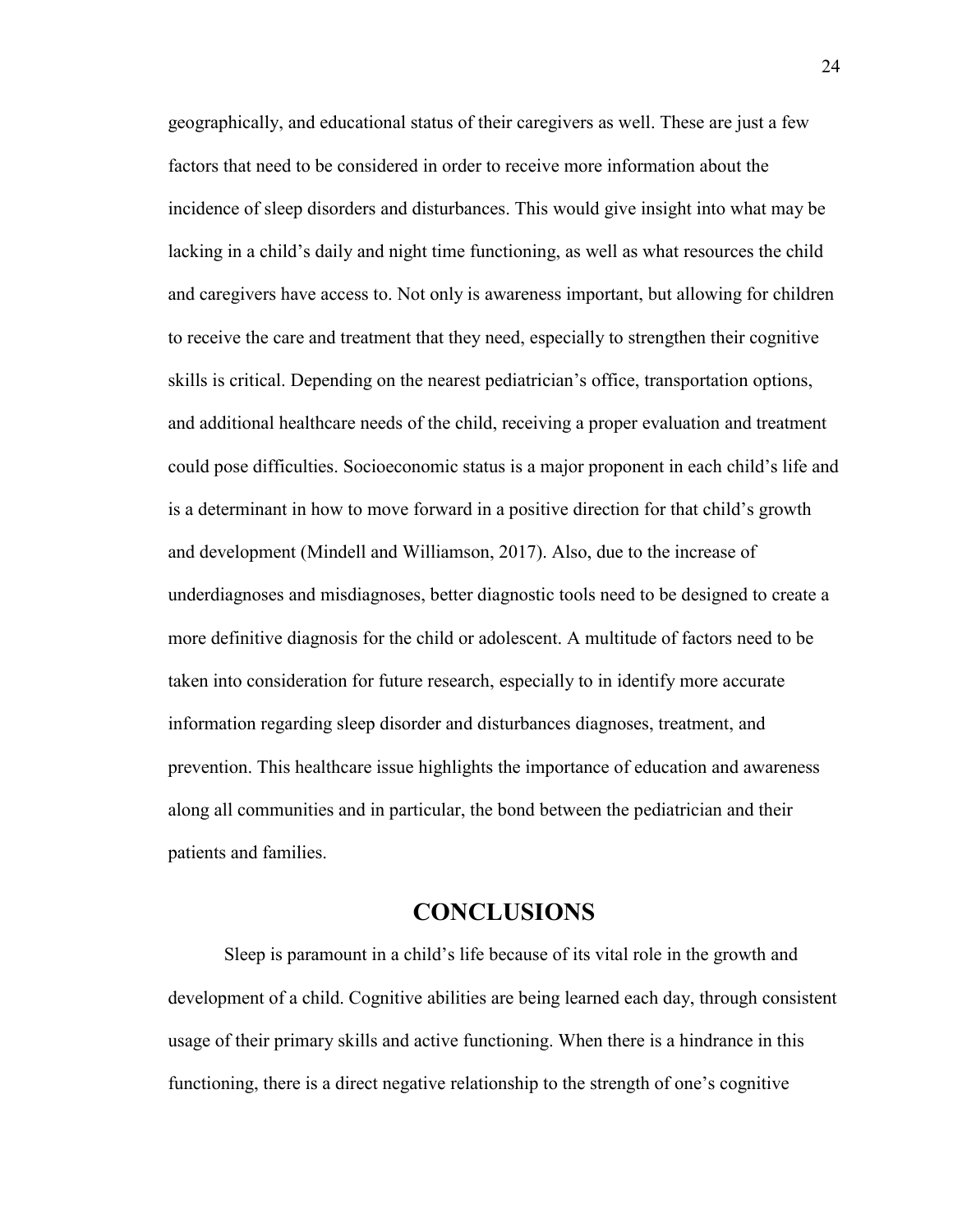abilities. A key player in this hindrance is when there is a lack of sleep, that becomes persistent. With this, a child is unable to perform or learn at their best, which can result in numerous physiological and psychological changes, all leading back to their neurocognitive abilities. If sleep disorders or disturbances are not diagnosed and treated in an adequate amount of time, permanent cognitive changes to that child or adolescent can result. This would be detrimental to that individual because of the many consequences that exist when it comes to not receiving treatment when needed with major changes in sleep. Currently, several resources can be made available to all children and their families to better understand just how severe negative alterations in sleep can be to their child. The development of more preventative approaches would be beneficial for caregivers to know when to recognize that their child or adolescent could be undergoing changes related to sleep disturbances. With more research, knowledge, and awareness, this predominating healthcare issue in the pediatric population can be met with better methods of diagnosing, treating, and preventing more children and adolescents from deteriorating physiologically, behaviorally, and cognitively.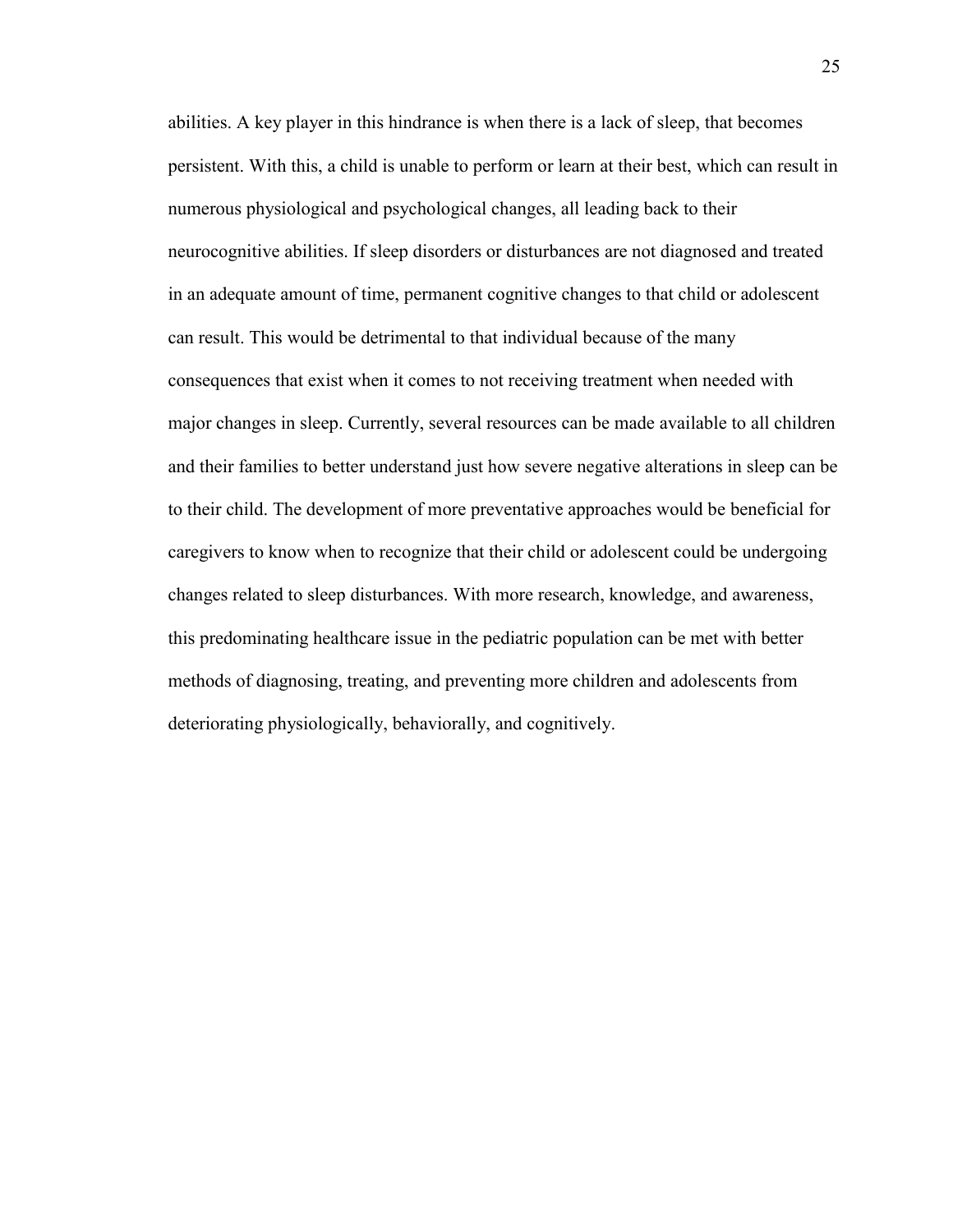- 1. Calhoun, S., Fernandez-Mendoza, J., Vgontzas, A., Mayes, S., Liao, D., Bixler, E., . . . Bixler, E. O. (2017). Behavioral profiles associated with objective sleep duration in young children with insomnia symptoms. *Journal of Abnormal Child Psychology, 45*(2), 337-344. doi:10.1007/s10802-016-0166-4
- 2. Carter, K. A., DO, Hathaway, N. E., MD, & Lettieri, C. F., MD. (2014). Common sleep disorders in children. *American Family Physician, 89*(5), 368-377. Retrieved from [https://www.clinicalkey.es/playcontent/1-s2.0-](https://www.clinicalkey.es/playcontent/1-s2.0-S0002838X1460071X) [S0002838X1460071X](https://www.clinicalkey.es/playcontent/1-s2.0-S0002838X1460071X)
- 3. CDC key sleep disorders sleep and sleep disorders. (2019). Retrieved from [https://www.cdc.gov/sleep/about\\_sleep/key\\_disorders.html](https://www.cdc.gov/sleep/about_sleep/key_disorders.html)
- 4. Dahl, R. E. (2007a). Sleep and the developing brain. *Sleep, 30*(9), 1079-1080. Retrieved from <https://www.ncbi.nlm.nih.gov/pmc/articles/PMC1978403/>
- 5. Fleishman, S. A. (2012). Evaluation and treatment of children's sleep disorders: A healthy debate. *Journal of Clinical Sleep Medicine : JCSM : Official Publication of the American Academy of Sleep Medicine, 8*(5), 471-472. doi:10.5664/jcsm.2130
- 6. Goldberger-Raskin, B. S., Gothelf, D., Bachner-Melman, R., Lang, C., & Kushnir, J. (2018). The association between sleep disturbances of children with anxiety disorders and those of their mothers. *Sleep Medicine, 43*, 77-82. doi:10.1016/j.sleep.2017.10.009
- 7. Harding, R., Haszard, J. J., Schaughency, E., Drummond, B., & Galland, B. (2020). Parent report of children's sleep disordered breathing symptoms and limited academic progress in reading, writing, and math. *Sleep Medicine, 65*, 105- 112. doi:10.1016/j.sleep.2019.07.018
- 8. Julie, B., Chantelle, H., Judith A., O., Randi, S., & Anthony, S. (2007). Child sleep disorders: Associations with parental sleep duration and daytime sleepiness. *Journal of Family Psychology,* (1), 88. doi:10.1037/0893-3200.21.1.88
- 9. Kaczynski, K., Rabner, J., Farrell, M., Karian, V., Chang, C., & Lebel, A. (2019). Pediatric headache and sleep disturbance: A comparison of diagnostic groups - A response. *Headache, 59*(8), 1387-1388. doi:10.1111/head.13631
- 10. Kaihua, J., Yang, Y., Fangqiao, Z., Huijuan, S., Chaoqun, W., & Xuan, D. (2019). Event-related potentials and behavior performance scores in children with sleepdisordered breathing. *Brain & Development, 41*(8), 662-670. doi:10.1016/j.braindev.2019.04.008
- 11. Kohler, M., Kennedy, D., Martin, J., Coussens, S., Pamula, Y., Wabnitz, D., & Lushington, K. (2018). The influence of body mass on long-term cognitive performance of children treated for sleep-disordered breathing. *Sleep Medicine, 51*, 1-6. doi:10.1016/j.sleep.2018.05.021